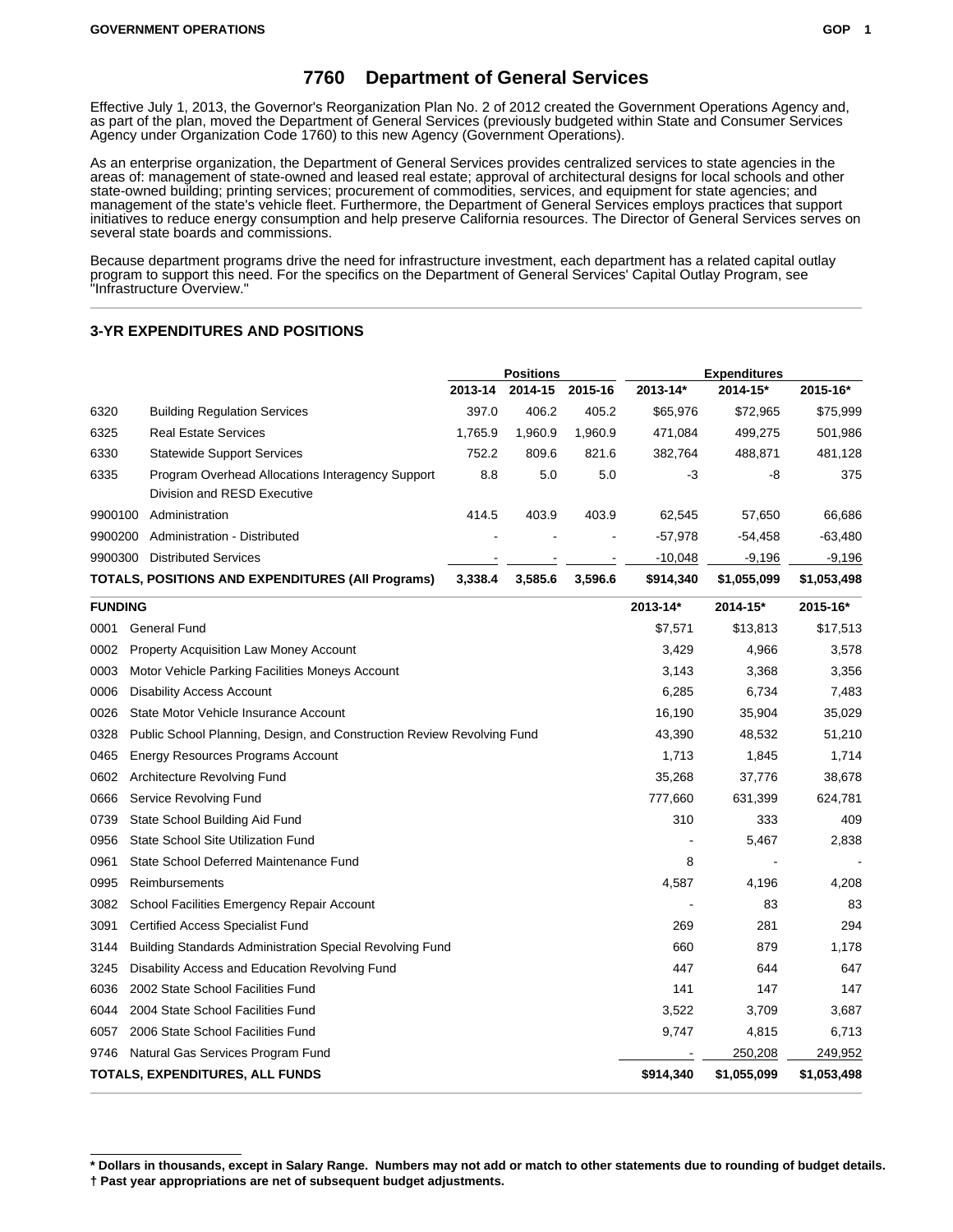### **LEGAL CITATIONS AND AUTHORITY**

### DEPARTMENT AUTHORITY

Government Code, Title 2, Division 3, Part 5.5, Chapters 1-3.

### **DETAILED BUDGET ADJUSTMENTS**

|                                                                                                         | 2014-15*               |                       |                  | 2015-16*               |                       |                  |
|---------------------------------------------------------------------------------------------------------|------------------------|-----------------------|------------------|------------------------|-----------------------|------------------|
|                                                                                                         | General<br><b>Fund</b> | Other<br><b>Funds</b> | <b>Positions</b> | General<br><b>Fund</b> | Other<br><b>Funds</b> | <b>Positions</b> |
| <b>Workload Budget Adjustments</b>                                                                      |                        |                       |                  |                        |                       |                  |
| <b>Workload Budget Change Proposals</b>                                                                 |                        |                       |                  |                        |                       |                  |
| • Mercury Cleaners Site Remediation                                                                     | \$-                    | \$-                   |                  | \$9,319                | \$-                   |                  |
| Dharma Realm Property Site, Ukiah<br>$\bullet$                                                          |                        |                       |                  | 1,115                  |                       |                  |
| • Chaptered Legislation: School Employee Dismissal<br>Hearings (Chapter 55, Statutes of 2014)           |                        |                       |                  |                        | 2,246                 | 13.0             |
| High Speed Rail Project-Permanently Establish<br>$\bullet$<br>Positions                                 |                        |                       |                  |                        | 840                   | 5.0              |
| Chaptered Legislation: California Building Standards<br>٠<br>Commission (Chapter 606, Statutes of 2014) |                        |                       |                  |                        | 305                   |                  |
| • Statewide Travel Program                                                                              |                        |                       |                  |                        | 273                   | 2.0              |
| • Statewide Disability Access and Education Program                                                     |                        |                       |                  |                        | 132                   | 1.0              |
| <b>Totals, Workload Budget Change Proposals</b>                                                         | \$-                    | \$-                   |                  | \$10,434               | \$3,796               | 21.0             |
| <b>Other Workload Budget Adjustments</b>                                                                |                        |                       |                  |                        |                       |                  |
| • Retirement Rate Adjustments                                                                           | \$-                    | \$6,372               |                  | \$-                    | \$6,375               |                  |
| • Salary Adjustments                                                                                    |                        | 4,138                 |                  |                        | 3,905                 |                  |
| Pro Rata<br>$\bullet$                                                                                   |                        |                       |                  |                        | 3,335                 |                  |
| Benefit Adjustments<br>٠                                                                                |                        | 2,031                 |                  |                        | 2,361                 |                  |
| • Lease Revenue Debt Service Adjustment                                                                 |                        | $-622$                |                  |                        | $-3,821$              |                  |
| • Miscellaneous Baseline Adjustments                                                                    | 2,500                  | 1,196                 | $-0.8$           | $-4,234$               | $-8,136$              | $-10.8$          |
| <b>Totals, Other Workload Budget Adjustments</b>                                                        | \$2,500                | \$13,115              | $-0.8$           | -\$4,234               | \$4,019               | $-10.8$          |
| <b>Totals, Workload Budget Adjustments</b>                                                              | \$2,500                | \$13,115              | $-0.8$           | \$6,200                | \$7,815               | 10.2             |
| <b>Totals, Budget Adjustments</b>                                                                       | \$2,500                | \$13,115              | $-0.8$           | \$6,200                | \$7,815               | 10.2             |

### **PROGRAM DESCRIPTIONS**

### 6320 - BUILDING REGULATION SERVICES

With a multi-billion dollar annual investment in facilities for state offices and public schools, centralized responsibilities for inspection and approval are needed. This is achieved in the following ways: (a) Assuring protection of lives and property in public buildings and schools through plan review and field supervision; (b) Ensuring that facilities constructed with state funds are accessible to persons with disabilities; (c) Developing uniform public health and safety regulations for state and public building construction; (d) Administering the State School Facility Program, which provides financial assistance to school districts for the development of schools sites, construction, and modernization or replacement of school buildings; and (e) Adopting, codifying and publishing building standards for design and construction throughout California.

### 6325 - REAL ESTATE SERVICES

Centralized responsibilities for leasing, planning, acquisition, design, construction, maintenance, and operation are needed to ensure quality, avoid redundancy, and deliver property and facilities at the lowest possible cost. This is achieved by: (a) Providing adequate space for state operations at a cost below that which each agency could provide for itself; (b) Assuring protection of lives and property in public buildings through progressive design and proactive construction inspection; (c) Selecting the most qualified firms (both internal and external) to design and construct high quality facilities for other state departments to deliver their programs to the citizens of California; (d) Acquiring, managing, and disposing of real property assets for state agencies, and providing public service facilities with economy of operations and uniform practices for protecting the public's interests and ensuring equitable treatment of private property owners; (e) Preserving the state's capital investment in building, grounds, and equipment through an efficient and effective centralized maintenance and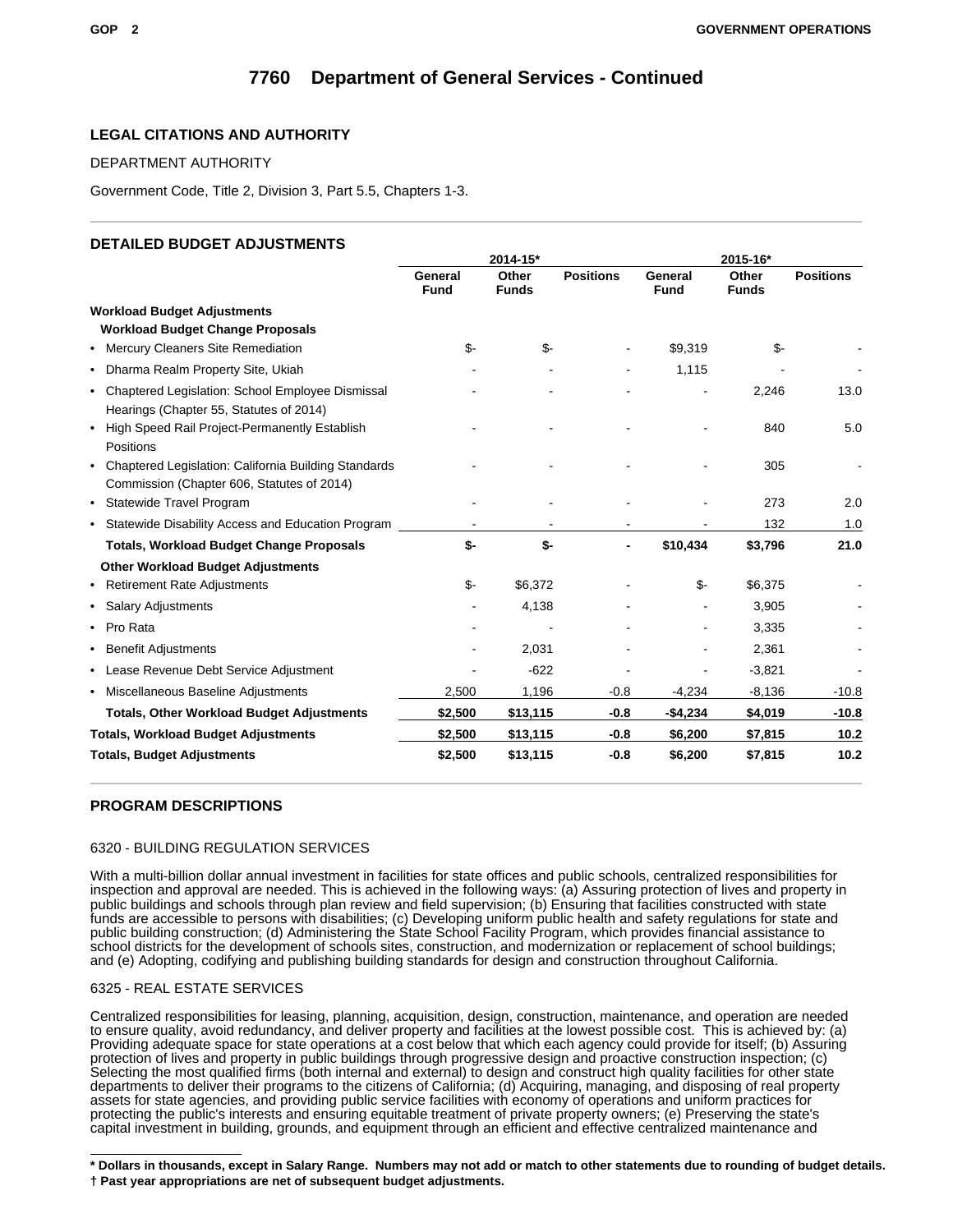operations program; and providing state-wide sustainability, energy efficiency and clean renewable energy generation programs.

### 6330 - STATEWIDE SUPPORT SERVICES

To fulfill their program responsibilities, state agencies require support services for business transactions and activities which are basic to their organizational functions. These operational requirements include procurement of green and sustainable materials, energy/natural gas, and transportation; publishing and related business and office services. Other state agency support requirements include travel, consulting services for legal contracts, risk and insurance management services and budget, accounting and human resources services. Additionally, state and local agencies contract for the services of administrative judges to conduct quasi-judicial hearings and mediations authorized by law.

#### 9900 - ADMINISTRATION

The Administration program provides services essential to support the programmatic responsibilities of the Department. This program provides executive leadership and policy direction through the executive office, legislative affairs, legal services, auditing, research and strategic planning, public affairs and equal employment opportunity as well as central administrative services in accounting, budgeting, business services, human resources, training, labor relations, information technology, health and safety, procurement, and contracting.

|         | <b>DETAILED EXPENDITURES BY PROGRAM</b>                                          | $2013 - 14*$ | 2014-15* | 2015-16* |
|---------|----------------------------------------------------------------------------------|--------------|----------|----------|
|         | <b>PROGRAM REQUIREMENTS</b>                                                      |              |          |          |
| 6320    | <b>BUILDING REGULATION SERVICES</b>                                              |              |          |          |
|         | <b>State Operations:</b>                                                         |              |          |          |
| 0006    | <b>Disability Access Account</b>                                                 | \$6,283      | \$6,734  | \$7,483  |
| 0328    | Public School Planning, Design, and Construction<br><b>Review Revolving Fund</b> | 43,392       | 48,532   | 51,210   |
| 0666    | Service Revolving Fund                                                           | 1,184        | 1,339    | 1,321    |
| 0739    | State School Building Aid Fund                                                   | 310          | 333      | 409      |
| 0956    | State School Site Utilization Fund                                               |              | 5,467    | 2,838    |
| 0961    | State School Deferred Maintenance Fund                                           | 8            |          |          |
| 3082    | School Facilities Emergency Repair Account                                       |              | 83       | 83       |
| 3091    | <b>Certified Access Specialist Fund</b>                                          | 271          | 281      | 294      |
| 3144    | <b>Building Standards Administration Special Revolving</b>                       | 661          | 879      | 1,178    |
|         | Fund                                                                             |              |          |          |
| 3245    | Disability Access and Education Revolving Fund                                   | 450          | 644      | 647      |
| 6036    | 2002 State School Facilities Fund                                                | 142          | 148      | 147      |
| 6044    | 2004 State School Facilities Fund                                                | 3,526        | 3,710    | 3,687    |
| 6057    | 2006 State School Facilities Fund                                                | 9,749        | 4,815    | 6,702    |
|         | <b>Totals, State Operations</b>                                                  | \$65,976     | \$72,965 | \$75,999 |
|         | <b>SUBPROGRAM REQUIREMENTS</b>                                                   |              |          |          |
| 6320010 | <b>Division of the State Architect</b>                                           |              |          |          |
|         | <b>State Operations:</b>                                                         |              |          |          |
| 0006    | <b>Disability Access Account</b>                                                 | \$6,283      | \$6,734  | \$7,483  |
| 0328    | Public School Planning, Design, and Construction<br><b>Review Revolving Fund</b> | 43,392       | 48,532   | 51,210   |
| 0666    | Service Revolving Fund                                                           | 21           | 59       | 59       |
| 3091    | <b>Certified Access Specialist Fund</b>                                          | 271          | 281      | 294      |
| 3245    | Disability Access and Education Revolving Fund                                   | 450          | 644      | 647      |
|         | <b>Totals, State Operations</b>                                                  | \$50,417     | \$56,250 | \$59,693 |
|         | <b>SUBPROGRAM REQUIREMENTS</b>                                                   |              |          |          |
| 6320019 | <b>Public School Construction</b>                                                |              |          |          |
|         | <b>State Operations:</b>                                                         |              |          |          |
| 0739    | State School Building Aid Fund                                                   | \$310        | \$333    | \$409    |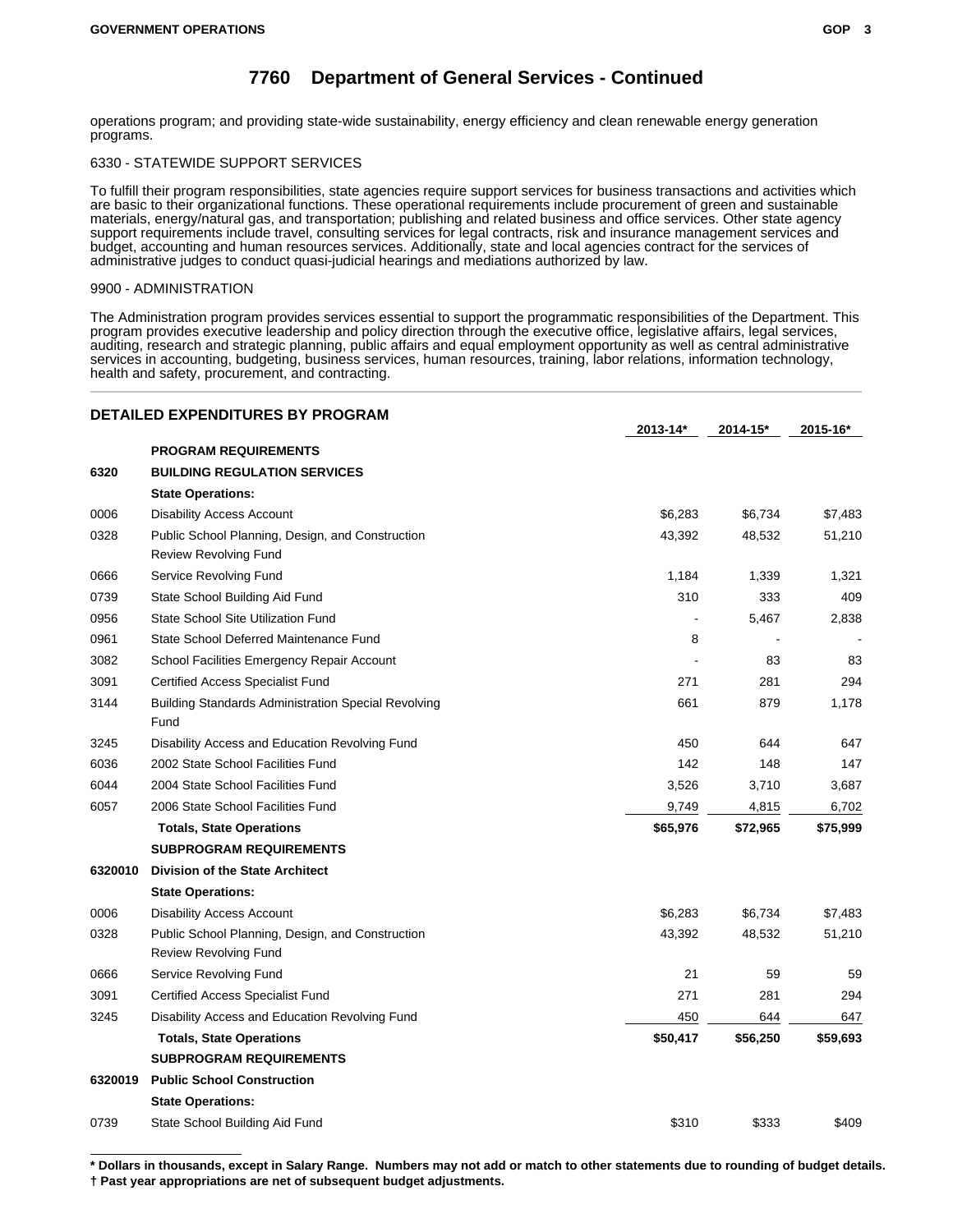|         |                                                            | 2013-14*  | 2014-15*  | 2015-16*  |
|---------|------------------------------------------------------------|-----------|-----------|-----------|
| 0956    | State School Site Utilization Fund                         |           | 5,467     | 2,838     |
| 0961    | State School Deferred Maintenance Fund                     | 8         |           |           |
| 3082    | School Facilities Emergency Repair Account                 |           | 83        | 83        |
| 6036    | 2002 State School Facilities Fund                          | 142       | 148       | 147       |
| 6044    | 2004 State School Facilities Fund                          | 3,526     | 3,710     | 3,687     |
| 6057    | 2006 State School Facilities Fund                          | 9,749     | 4,815     | 6,702     |
|         | <b>Totals, State Operations</b>                            | \$13,735  | \$14,556  | \$13,866  |
|         | <b>SUBPROGRAM REQUIREMENTS</b>                             |           |           |           |
| 6320028 | <b>Building Standards Commission</b>                       |           |           |           |
|         | <b>State Operations:</b>                                   |           |           |           |
| 0666    | Service Revolving Fund                                     | \$1,163   | \$1,280   | \$1,262   |
| 3144    | <b>Building Standards Administration Special Revolving</b> | 661       | 879       | 1,178     |
|         | Fund                                                       |           |           |           |
|         | <b>Totals, State Operations</b>                            | \$1,824   | \$2,159   | \$2,440   |
|         | <b>PROGRAM REQUIREMENTS</b>                                |           |           |           |
| 6325    | <b>REAL ESTATE SERVICES</b>                                |           |           |           |
|         | <b>State Operations:</b>                                   |           |           |           |
| 0001    | <b>General Fund</b>                                        | \$7,571   | \$13,813  | \$17,513  |
| 0002    | Property Acquisition Law Money Account                     | 3,432     | 4,966     | 3,578     |
| 0465    | Energy Resources Programs Account                          | 949       | 972       | 998       |
| 0602    | Architecture Revolving Fund                                | 35,268    | 37,785    | 38,495    |
| 0666    | Service Revolving Fund                                     | 423,864   | 440,737   | 440,400   |
| 0995    | Reimbursements                                             |           | 1,002     | 1,002     |
|         | <b>Totals, State Operations</b>                            | \$471,084 | \$499,275 | \$501,986 |
|         | <b>SUBPROGRAM REQUIREMENTS</b>                             |           |           |           |
| 6325010 | <b>Asset Management Branch</b>                             |           |           |           |
|         | <b>State Operations:</b>                                   |           |           |           |
| 0001    | General Fund                                               | \$492     | \$6,734   | \$9,319   |
| 0002    | Property Acquisition Law Money Account                     | 1,944     | 3,109     | 1,821     |
| 0666    | Service Revolving Fund                                     | 4,155     | 4,121     | 5,252     |
|         | <b>Totals, State Operations</b>                            | \$6,591   | \$13,964  | \$16,392  |
|         | <b>SUBPROGRAM REQUIREMENTS</b>                             |           |           |           |
|         | 6325019 Project Management Branch                          |           |           |           |
|         | <b>State Operations:</b>                                   |           |           |           |
| 0602    | Architecture Revolving Fund                                | \$11,754  | \$10,017  | \$-       |
| 0666    | Service Revolving Fund                                     | 167       | 2,408     |           |
|         | <b>Totals, State Operations</b>                            | \$11,921  | \$12,425  | \$-       |
|         | <b>SUBPROGRAM REQUIREMENTS</b>                             |           |           |           |
| 6325037 | <b>Professional Services Branch</b>                        |           |           |           |
|         | <b>State Operations:</b>                                   |           |           |           |
| 0002    | Property Acquisition Law Money Account                     | \$1,488   | \$1,857   | \$-       |
| 0465    | Energy Resources Programs Account                          | 949       | 972       |           |
| 0602    | Architecture Revolving Fund                                | 11,054    | 13,066    |           |
| 0666    | Service Revolving Fund                                     | 21,642    | 24,174    | $-1,000$  |
| 0995    | Reimbursements                                             |           | 1,000     | 1,000     |
|         | <b>Totals, State Operations</b>                            | \$35,133  | \$41,069  | \$-       |
|         | <b>SUBPROGRAM REQUIREMENTS</b>                             |           |           |           |

**6325046 Building and Property Management Branch**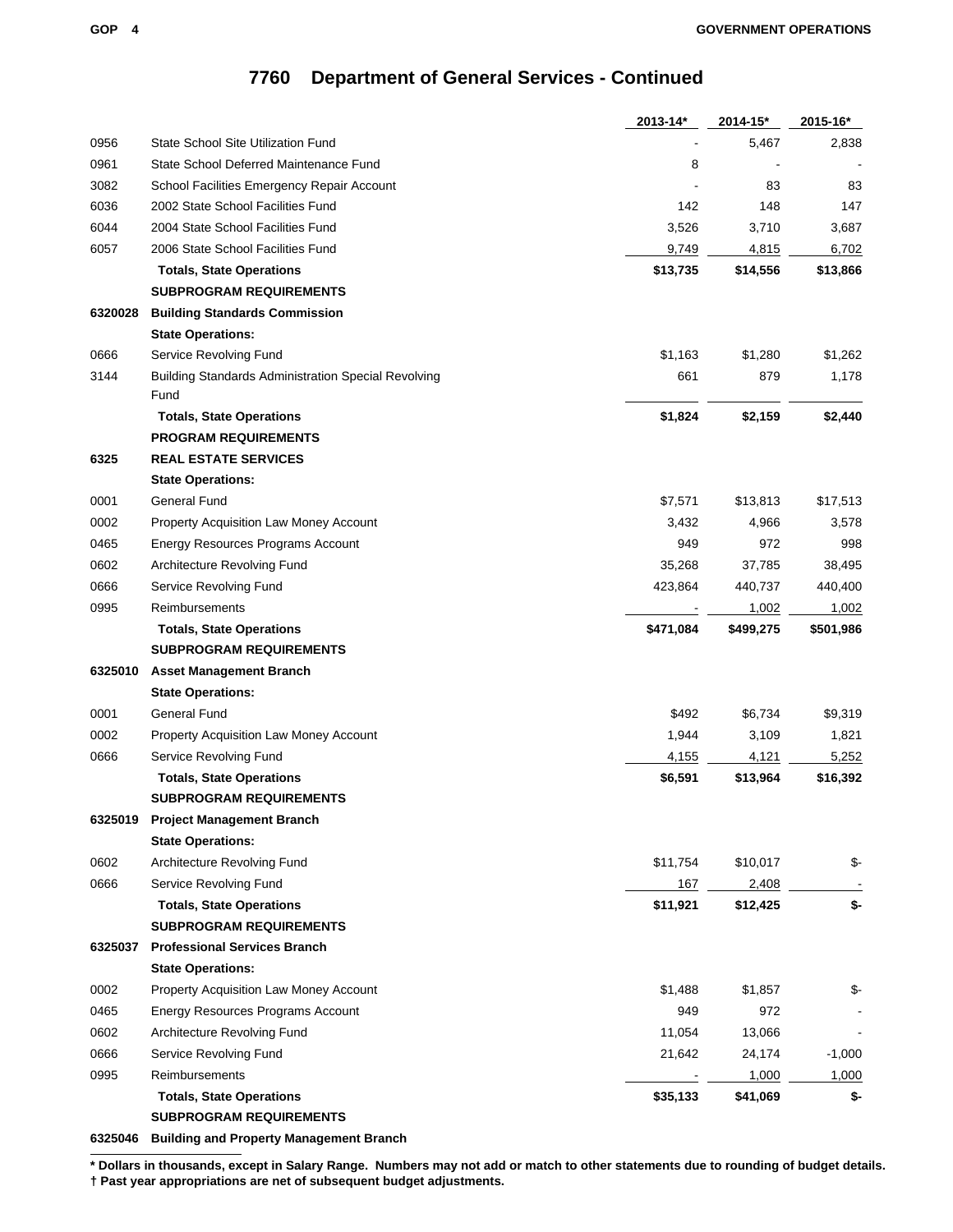|         |                                                  | 2013-14*  | 2014-15*  | 2015-16*       |
|---------|--------------------------------------------------|-----------|-----------|----------------|
|         | <b>State Operations:</b>                         |           |           |                |
| 0001    | General Fund                                     | \$7,079   | \$7,079   | \$7,079        |
| 0666    | Service Revolving Fund                           | 397,900   | 410,034   | 409,814        |
| 0995    | Reimbursements                                   |           | 2         | $\overline{2}$ |
|         | <b>Totals, State Operations</b>                  | \$404,979 | \$417,115 | \$416,895      |
|         | <b>SUBPROGRAM REQUIREMENTS</b>                   |           |           |                |
| 6325055 | <b>Construction Services Branch</b>              |           |           |                |
|         | <b>State Operations:</b>                         |           |           |                |
| 0602    | Architecture Revolving Fund                      | \$12,460  | \$14,702  | \$15,109       |
|         | <b>Totals, State Operations</b>                  | \$12,460  | \$14,702  | \$15,109       |
|         | <b>SUBPROGRAM REQUIREMENTS</b>                   |           |           |                |
| 6325064 | <b>Project Management and Development Branch</b> |           |           |                |
|         | <b>State Operations:</b>                         |           |           |                |
| 0001    | <b>General Fund</b>                              | \$-       | \$-       | \$1,115        |
| 0002    | Property Acquisition Law Money Account           |           |           | 1,757          |
| 0465    | Energy Resources Programs Account                |           |           | 998            |
| 0602    | Architecture Revolving Fund                      |           |           | 23,386         |
| 0666    | Service Revolving Fund                           |           |           | 26,334         |
|         | <b>Totals, State Operations</b>                  | \$-       | \$-       | \$53,590       |
|         | <b>PROGRAM REQUIREMENTS</b>                      |           |           |                |
| 6330    | <b>STATEWIDE SUPPORT SERVICES</b>                |           |           |                |
|         | <b>State Operations:</b>                         |           |           |                |
| 0003    | Motor Vehicle Parking Facilities Moneys Account  | \$3,145   | \$3,367   | \$3,356        |
| 0026    | State Motor Vehicle Insurance Account            | 16,192    | 35,905    | 35,029         |
| 0465    | Energy Resources Programs Account                | 767       | 873       | 714            |
| 0666    | Service Revolving Fund                           | 362,660   | 198,518   | 192,077        |
| 9746    | Natural Gas Services Program Fund                |           | 250,208   | 249,952        |
|         | <b>Totals, State Operations</b>                  | \$382,764 | \$488,871 | \$481,128      |
|         | <b>SUBPROGRAM REQUIREMENTS</b>                   |           |           |                |
| 6330010 | <b>Administrative Hearings</b>                   |           |           |                |
|         | <b>State Operations:</b>                         |           |           |                |
| 0666    | Service Revolving Fund                           | \$29,159  | \$31,828  | \$34,276       |
|         | <b>Totals, State Operations</b>                  | \$29,159  | \$31,828  | \$34,276       |
|         | <b>SUBPROGRAM REQUIREMENTS</b>                   |           |           |                |
| 6330019 | <b>Fleet Administration</b>                      |           |           |                |
|         | <b>State Operations:</b>                         |           |           |                |
| 0003    | Motor Vehicle Parking Facilities Moneys Account  | \$3,145   | \$3,367   | \$3,356        |
| 0666    | Service Revolving Fund                           | 56,849    | 53,574    | 51,091         |
|         | <b>Totals, State Operations</b>                  | \$59,994  | \$56,941  | \$54,447       |
|         | <b>SUBPROGRAM REQUIREMENTS</b>                   |           |           |                |
| 6330028 | <b>Risk and Insurance Management</b>             |           |           |                |
|         | <b>State Operations:</b>                         |           |           |                |
| 0026    | State Motor Vehicle Insurance Account            | \$16,192  | \$35,905  | \$35,029       |
| 0666    | Service Revolving Fund                           | 185,530   | 2,236     | 2,823          |
| 9746    | Natural Gas Services Program Fund                |           | 250,208   | 249,952        |
|         | <b>Totals, State Operations</b>                  | \$201,722 | \$288,349 | \$287,804      |
|         | <b>SUBPROGRAM REQUIREMENTS</b>                   |           |           |                |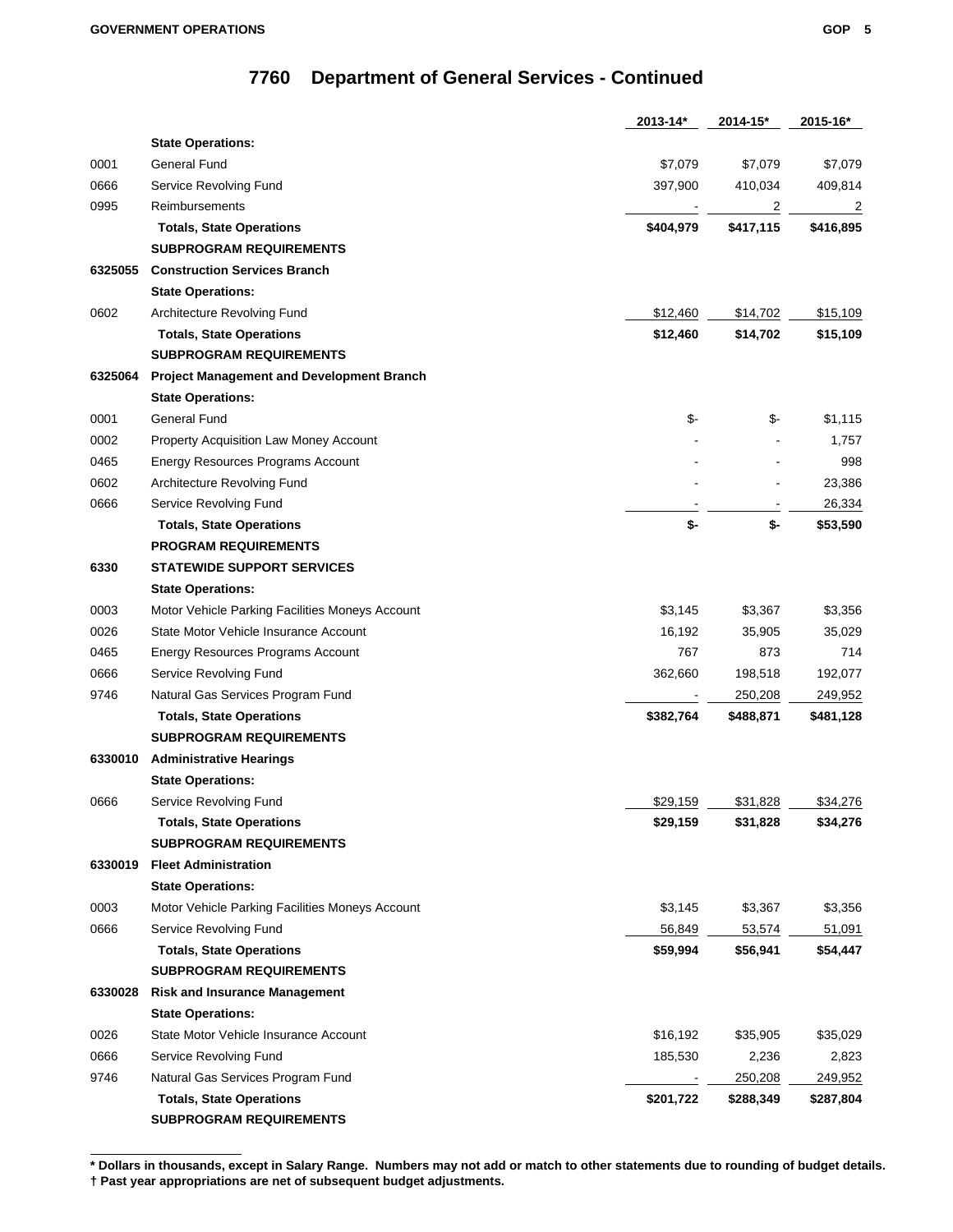|         |                                                                              | 2013-14* | 2014-15* | 2015-16* |
|---------|------------------------------------------------------------------------------|----------|----------|----------|
| 6330037 | <b>Legal Services</b>                                                        |          |          |          |
|         | <b>State Operations:</b>                                                     |          |          |          |
| 0666    | Service Revolving Fund                                                       | \$1,805  | \$2,690  | \$2,503  |
|         | <b>Totals, State Operations</b>                                              | \$1,805  | \$2,690  | \$2,503  |
|         | <b>SUBPROGRAM REQUIREMENTS</b>                                               |          |          |          |
| 6330046 | <b>Procurement</b>                                                           |          |          |          |
|         | <b>State Operations:</b>                                                     |          |          |          |
| 0465    | Energy Resources Programs Account                                            | \$340    | \$397    | \$360    |
| 0666    | Service Revolving Fund                                                       | 30,154   | 32,617   | 31,281   |
|         | <b>Totals, State Operations</b>                                              | \$30,494 | \$33,014 | \$31,641 |
|         | <b>SUBPROGRAM REQUIREMENTS</b>                                               |          |          |          |
| 6330055 | <b>State Publishing</b>                                                      |          |          |          |
|         | <b>State Operations:</b>                                                     |          |          |          |
| 0666    | Service Revolving Fund                                                       | \$53,169 | \$68,739 | \$62,712 |
|         | <b>Totals, State Operations</b>                                              | \$53,169 | \$68,739 | \$62,712 |
|         | <b>SUBPROGRAM REQUIREMENTS</b>                                               |          |          |          |
| 6330064 | <b>Contracted Human Resources Services</b>                                   |          |          |          |
|         | <b>State Operations:</b>                                                     |          |          |          |
| 0666    | Service Revolving Fund                                                       | \$783    | \$941    | \$1,006  |
|         | <b>Totals, State Operations</b>                                              | \$783    | \$941    | \$1,006  |
|         | <b>SUBPROGRAM REQUIREMENTS</b>                                               |          |          |          |
| 6330073 | <b>Contracted Fiscal Services</b>                                            |          |          |          |
|         | <b>State Operations:</b>                                                     |          |          |          |
| 0666    | Service Revolving Fund                                                       | \$5,211  | \$5,893  | \$6,385  |
|         | <b>Totals, State Operations</b>                                              | \$5,211  | \$5,893  | \$6,385  |
|         | <b>SUBPROGRAM REQUIREMENTS</b>                                               |          |          |          |
| 6330082 |                                                                              |          |          |          |
|         | <b>Executive Office of Sustainability</b>                                    |          |          |          |
|         | <b>State Operations:</b>                                                     |          |          |          |
| 0465    | Energy Resources Programs Account                                            | \$427    | \$476    | \$354    |
|         | <b>Totals, State Operations</b>                                              | \$427    | \$476    | \$354    |
|         | <b>PROGRAM REQUIREMENTS</b>                                                  |          |          |          |
| 6335    | PROGRAM OVERHEAD ALLOCATIONS<br><b>INTERAGENCY SUPPORT DIVISION AND RESD</b> |          |          |          |
|         | <b>EXECUTIVE</b>                                                             |          |          |          |
|         | <b>State Operations:</b>                                                     |          |          |          |
| 0002    | Property Acquisition Law Money Account                                       | $- $1$   | \$-      | \$-      |
| 0465    | Energy Resources Programs Account                                            |          |          | 2        |
| 0602    | Architecture Revolving Fund                                                  | -1       | -9       | 183      |
| 0666    | Service Revolving Fund                                                       |          | 1        | 179      |
| 6057    | 2006 State School Facilities Fund                                            | $-1$     |          | 11       |
|         | <b>Totals, State Operations</b>                                              | $-$ \$3  | $-$ \$8  | \$375    |
|         | <b>SUBPROGRAM REQUIREMENTS</b>                                               |          |          |          |
| 6335010 | <b>Program Overhead Interagency Support Division</b>                         |          |          |          |
|         | and RESD Executive                                                           |          |          |          |
|         | <b>State Operations:</b>                                                     |          |          |          |
| 0002    | Property Acquisition Law Money Account                                       | \$18     | \$1      | \$-      |
| 0465    | Energy Resources Programs Account                                            | 6        |          | 2        |
| 0602    | Architecture Revolving Fund                                                  | 987      | 39       | 232      |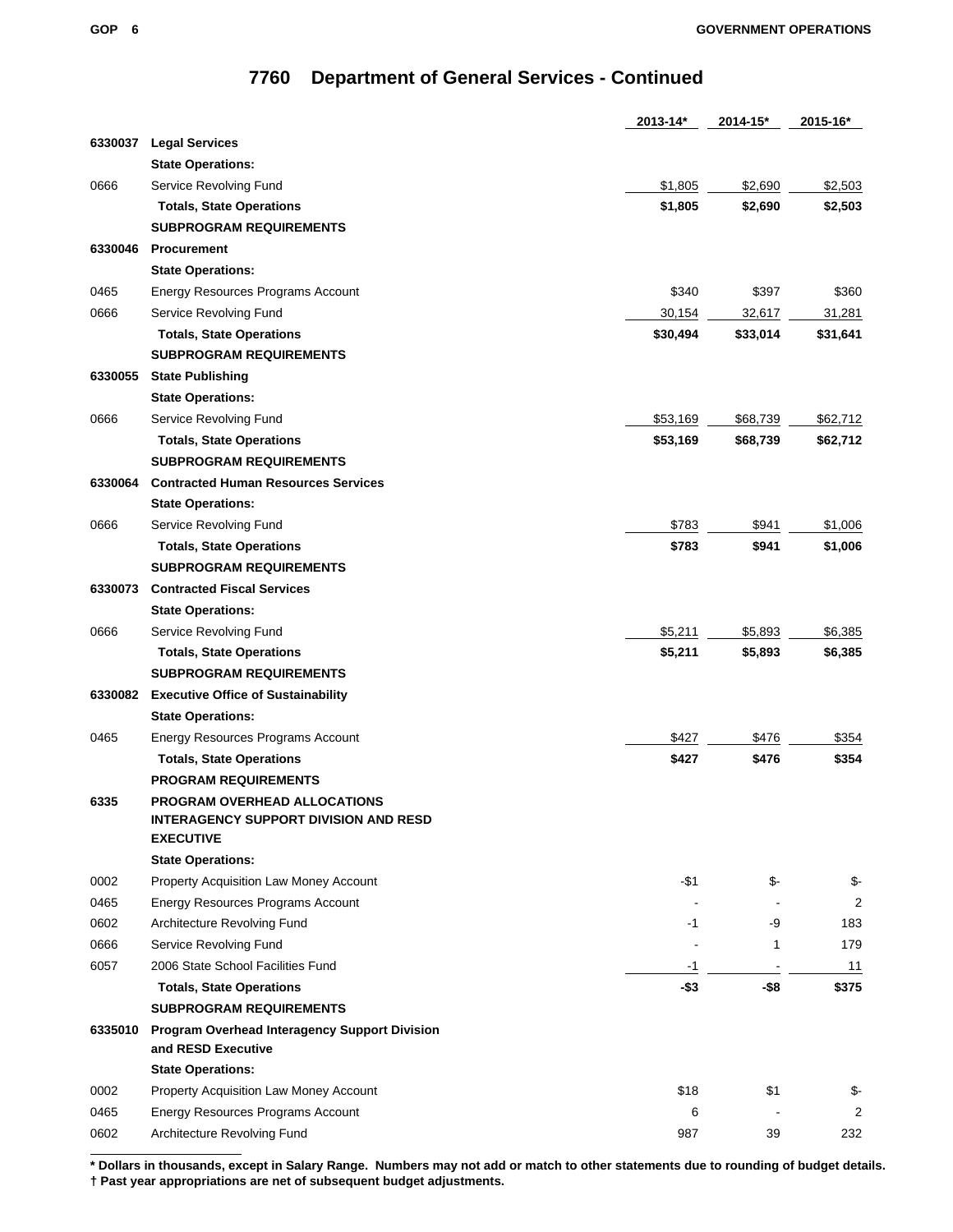|         |                                                                    | 2013-14*   | 2014-15*  | 2015-16*   |
|---------|--------------------------------------------------------------------|------------|-----------|------------|
| 0666    | Service Revolving Fund                                             | 955        | 49        | 229        |
| 6044    | 2004 State School Facilities Fund                                  | 3          |           |            |
| 6057    | 2006 State School Facilities Fund                                  | 9          | 2         | 13         |
|         | <b>Totals, State Operations</b>                                    | \$1,978    | \$91      | \$476      |
|         | <b>SUBPROGRAM REQUIREMENTS</b>                                     |            |           |            |
| 6335019 | Distributed Program Overhead Interagency                           |            |           |            |
|         | <b>Support Division and RESD Executive</b>                         |            |           |            |
|         | <b>State Operations:</b>                                           |            |           |            |
| 0002    | Property Acquisition Law Money Account                             | -\$19      | -\$1      | \$-        |
| 0465    | Energy Resources Programs Account                                  | -6         |           |            |
| 0602    | Architecture Revolving Fund                                        | $-988$     | -48       | -49        |
| 0666    | Service Revolving Fund                                             | -955       | -48       | $-50$      |
| 6044    | 2004 State School Facilities Fund                                  | $-3$       |           |            |
| 6057    | 2006 State School Facilities Fund                                  | $-10$      | $-2$      | $-2$       |
|         | <b>Totals, State Operations</b>                                    | $-$1,981$  | -\$99     | $-$101$    |
|         | <b>PROGRAM REQUIREMENTS</b>                                        |            |           |            |
| 9900    | <b>ADMINISTRATION - TOTAL</b>                                      |            |           |            |
|         | <b>State Operations:</b>                                           |            |           |            |
| 0002    | Property Acquisition Law Money Account                             | $-$ \$2    | \$-       | \$-        |
| 0003    | Motor Vehicle Parking Facilities Moneys Account                    | $-2$       | 1         |            |
| 0006    | <b>Disability Access Account</b>                                   | 2          |           |            |
| 0026    | State Motor Vehicle Insurance Account                              | $-2$       | -1        |            |
| 0328    | Public School Planning, Design, and Construction                   | $-2$       |           |            |
|         | <b>Review Revolving Fund</b>                                       |            |           |            |
| 0465    | Energy Resources Programs Account                                  | -3         |           |            |
| 0602    | Architecture Revolving Fund                                        | 1          |           |            |
| 0666    | Service Revolving Fund                                             | $-10,048$  | $-9,196$  | -9,196     |
| 0995    | Reimbursements                                                     | 4,587      | 3,194     | 3,206      |
| 3091    | <b>Certified Access Specialist Fund</b>                            | -2         |           |            |
| 3144    | <b>Building Standards Administration Special Revolving</b><br>Fund | -1         |           |            |
| 3245    | Disability Access and Education Revolving Fund                     | $-3$       |           |            |
| 6036    | 2002 State School Facilities Fund                                  | -1         | -1        |            |
| 6044    | 2004 State School Facilities Fund                                  | -4         | -1        |            |
| 6057    | 2006 State School Facilities Fund                                  | $-1$       |           |            |
|         | <b>Totals, State Operations</b>                                    | $- $5,481$ | $-$6,004$ | $- $5,990$ |
|         | <b>SUBPROGRAM REQUIREMENTS</b>                                     |            |           |            |
| 9900100 | Administration                                                     |            |           |            |
|         | <b>State Operations:</b>                                           |            |           |            |
| 0001    | General Fund                                                       | \$         | \$-       | \$293      |
| 0002    | Property Acquisition Law Money Account                             | 303        | 556       | 478        |
| 0003    | Motor Vehicle Parking Facilities Moneys Account                    | 160        | 165       | 71         |
| 0006    | <b>Disability Access Account</b>                                   | 654        | 413       | 1,081      |
| 0026    | State Motor Vehicle Insurance Account                              | 505        | 685       | 277        |
| 0328    | Public School Planning, Design, and Construction                   | 4,499      | 4,565     | 7,014      |
|         | Review Revolving Fund                                              |            |           |            |
| 0465    | Energy Resources Programs Account                                  | 187        | 273       | 257        |
| 0602    | Architecture Revolving Fund                                        | 6,346      | 5,318     | 5,720      |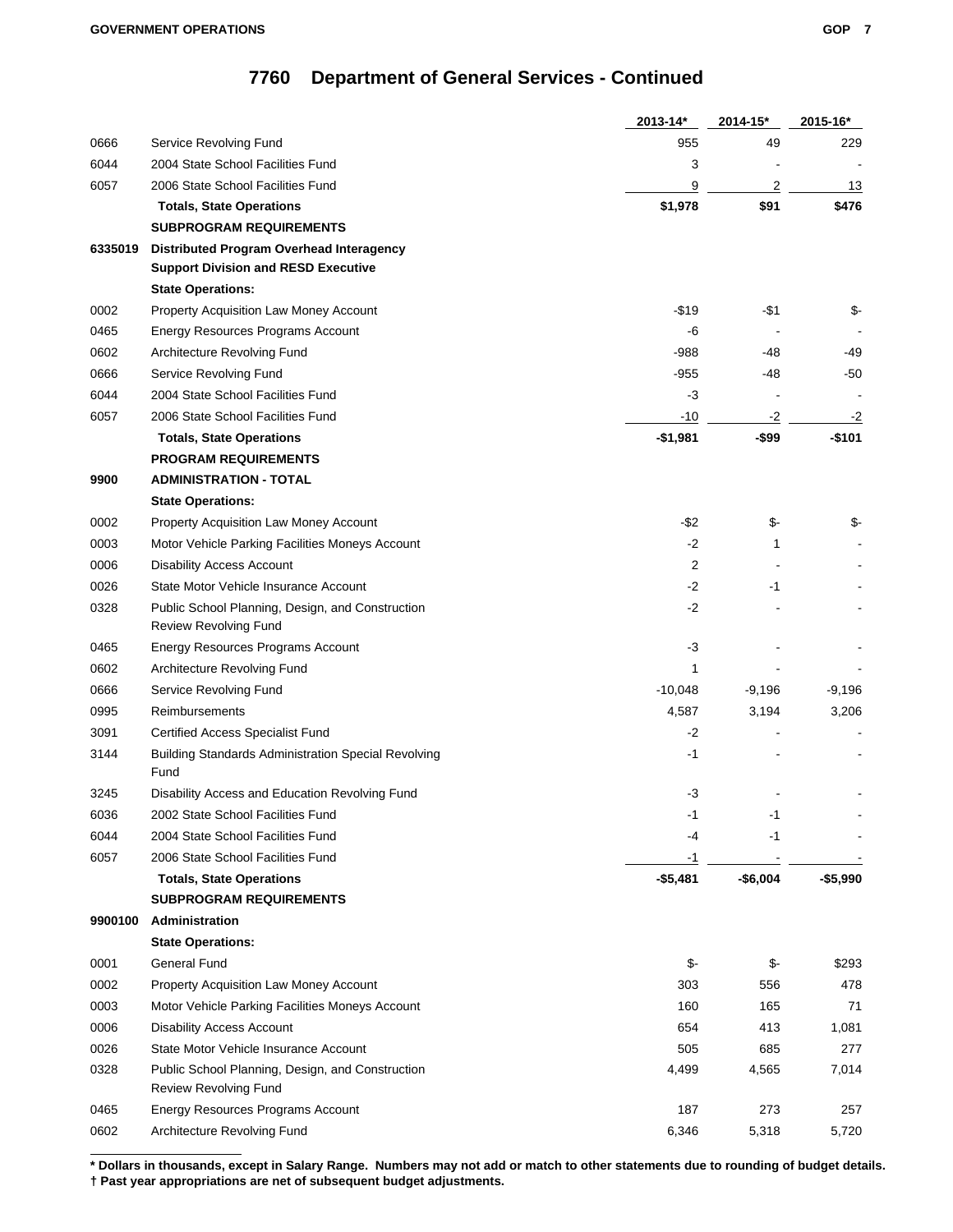|         |                                                                                  | 2013-14*   | 2014-15*    | 2015-16*     |
|---------|----------------------------------------------------------------------------------|------------|-------------|--------------|
| 0666    | Service Revolving Fund                                                           | 42,549     | 39,355      | 45,458       |
| 0739    | State School Building Aid Fund                                                   |            |             | 77           |
| 0956    | State School Site Utilization Fund                                               |            |             | 989          |
| 0995    | Reimbursements                                                                   | 4,587      | 3,194       | 3,206        |
| 3091    | <b>Certified Access Specialist Fund</b>                                          | 14         | 15          | 27           |
| 3144    | <b>Building Standards Administration Special Revolving</b><br>Fund               | 112        | 120         | 140          |
| 3245    | Disability Access and Education Revolving Fund                                   | 72         | 83          | 91           |
| 6036    | 2002 State School Facilities Fund                                                | 26         | 24          | 24           |
| 6044    | 2004 State School Facilities Fund                                                | 674        | 690         | 649          |
| 6057    | 2006 State School Facilities Fund                                                | 1,857      | 1,830       | 725          |
| 9746    | Natural Gas Services Program Fund                                                |            | 364         | 109          |
|         | <b>Totals, State Operations</b>                                                  | \$62,545   | \$57,650    | \$66,686     |
|         | <b>SUBPROGRAM REQUIREMENTS</b>                                                   |            |             |              |
| 9900200 | <b>Administration - Distributed</b>                                              |            |             |              |
|         | <b>State Operations:</b>                                                         |            |             |              |
| 0001    | General Fund                                                                     | \$         | \$-         | $-$ \$293    |
| 0002    | Property Acquisition Law Money Account                                           | $-305$     | $-556$      | -478         |
| 0003    | Motor Vehicle Parking Facilities Moneys Account                                  | $-162$     | $-164$      | $-71$        |
| 0006    | <b>Disability Access Account</b>                                                 | $-652$     | $-413$      | $-1,081$     |
| 0026    | State Motor Vehicle Insurance Account                                            | $-507$     | $-686$      | $-277$       |
| 0328    | Public School Planning, Design, and Construction<br><b>Review Revolving Fund</b> | $-4,501$   | $-4,565$    | $-7,014$     |
| 0465    | Energy Resources Programs Account                                                | $-190$     | $-273$      | -257         |
| 0602    | Architecture Revolving Fund                                                      | $-6,345$   | $-5,318$    | $-5,720$     |
| 0666    | Service Revolving Fund                                                           | $-42,549$  | $-39,355$   | $-45,458$    |
| 0739    | State School Building Aid Fund                                                   |            |             | -77          |
| 0956    | State School Site Utilization Fund                                               |            |             | -989         |
| 3091    | Certified Access Specialist Fund                                                 | -16        | -15         | $-27$        |
| 3144    | <b>Building Standards Administration Special Revolving</b><br>Fund               | -113       | $-120$      | $-140$       |
| 3245    | Disability Access and Education Revolving Fund                                   | -75        | -83         | -91          |
| 6036    | 2002 State School Facilities Fund                                                | -27        | $-25$       | -24          |
| 6044    | 2004 State School Facilities Fund                                                | $-678$     | $-691$      | -649         |
| 6057    | 2006 State School Facilities Fund                                                | $-1,858$   | $-1,830$    | -725         |
| 9746    | Natural Gas Services Program Fund                                                |            | $-364$      | $-109$       |
|         | <b>Totals, State Operations</b>                                                  | -\$57,978  | $-$54,458$  | $-$ \$63,480 |
|         | <b>SUBPROGRAM REQUIREMENTS</b>                                                   |            |             |              |
| 9900300 | <b>Distributed Services</b>                                                      |            |             |              |
|         | <b>State Operations:</b>                                                         |            |             |              |
| 0666    | Service Revolving Fund                                                           | $-$10,048$ | $-$9,196$   | $-$9,196$    |
|         | <b>Totals, State Operations</b>                                                  | $-$10,048$ | $-$9,196$   | -\$9,196     |
|         | <b>TOTALS, EXPENDITURES</b>                                                      |            |             |              |
|         | <b>State Operations</b>                                                          | 914,340    | 1,055,099   | 1,053,498    |
|         | <b>Totals, Expenditures</b>                                                      | \$914,340  | \$1,055,099 | \$1,053,498  |

### **EXPENDITURES BY CATEGORY**

**<sup>\*</sup> Dollars in thousands, except in Salary Range. Numbers may not add or match to other statements due to rounding of budget details. † Past year appropriations are net of subsequent budget adjustments.**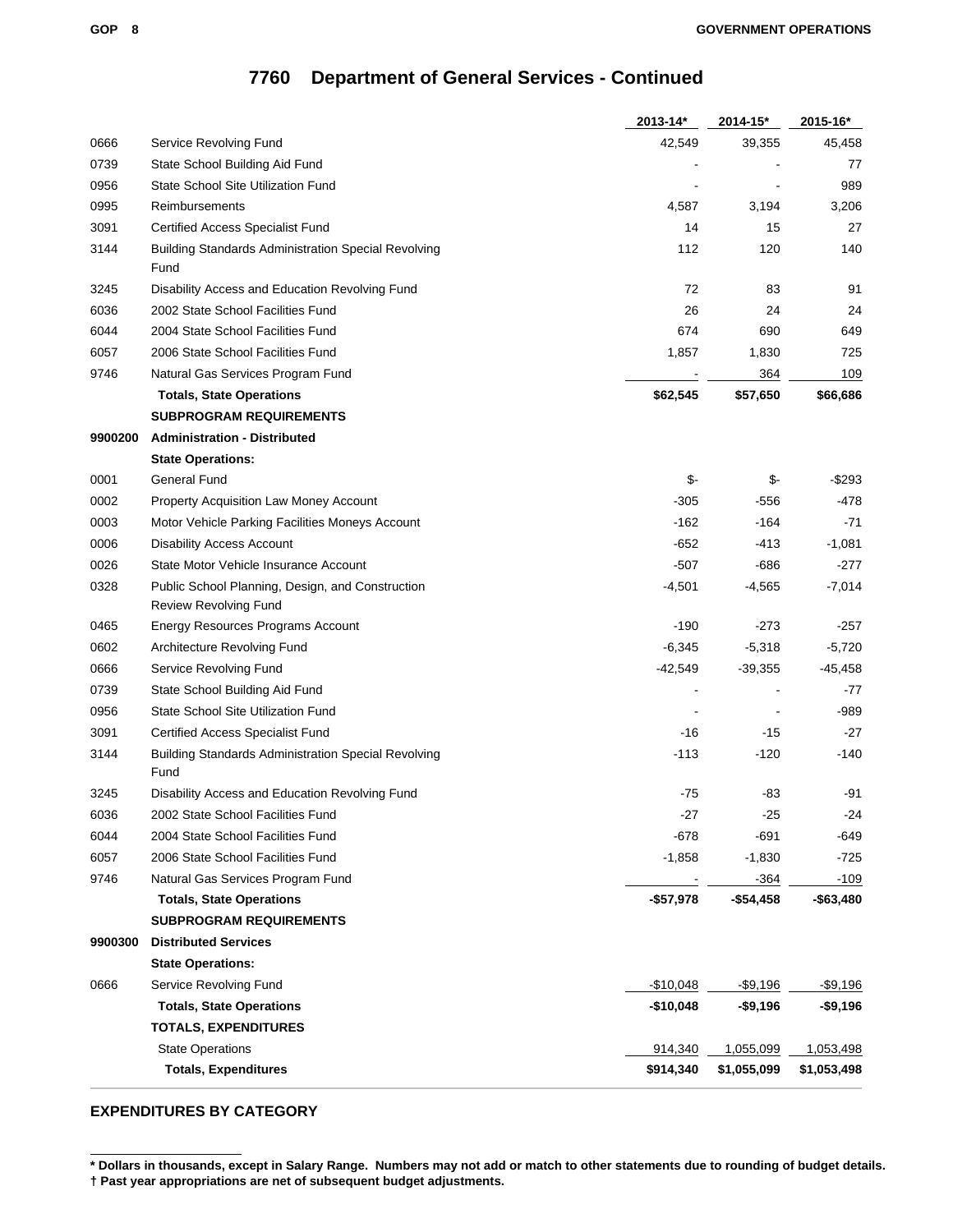| <b>1 State Operations</b>                                           |         | <b>Positions</b> |         |           | <b>Expenditures</b> |             |  |
|---------------------------------------------------------------------|---------|------------------|---------|-----------|---------------------|-------------|--|
|                                                                     | 2013-14 | 2014-15          | 2015-16 | 2013-14*  | $2014 - 15*$        | 2015-16*    |  |
| PERSONAL SERVICES                                                   |         |                  |         |           |                     |             |  |
| Authorized Positions (Equals Sch. 7A)                               | 3.338.4 | 3.586.4          | 3.586.4 | \$201,914 | \$221,749           | \$221,749   |  |
| <b>Total Adjustments</b>                                            |         | $-0.8$           | 10.2    |           | 1,927               | 4,725       |  |
| <b>Net Totals, Salaries and Wages</b>                               | 3.338.4 | 3,585.6          | 3.596.6 | \$201,914 | \$223,676           | \$226,474   |  |
| <b>Staff Benefits</b>                                               |         |                  |         | 97,118    | 109,944             | 109,294     |  |
| <b>Totals, Personal Services</b>                                    | 3.338.4 | 3,585.6          | 3.596.6 | \$299,032 | \$333,620           | \$335,768   |  |
| OPERATING EXPENSES AND EQUIPMENT                                    |         |                  |         | \$236,654 | \$255,415           | \$251,666   |  |
| SPECIAL ITEMS OF EXPENSES                                           |         |                  |         | 378,654   | 466,064             | 466,064     |  |
| TOTALS, POSITIONS AND EXPENDITURES, ALL FUNDS<br>(State Operations) |         |                  |         | \$914,340 | \$1,055,099         | \$1,053,498 |  |

### **DETAIL OF APPROPRIATIONS AND ADJUSTMENTS**

| <b>1 STATE OPERATIONS</b>                                                                                    | 2013-14*† | 2014-15* | 2015-16* |
|--------------------------------------------------------------------------------------------------------------|-----------|----------|----------|
| 0001 General Fund                                                                                            |           |          |          |
| <b>APPROPRIATIONS</b>                                                                                        |           |          |          |
| 001 Budget Act appropriation                                                                                 | \$7,571   | \$11,313 | \$17,513 |
| Allocation of Unanticipated Costs from Supplemental Appropriations Bill - California First Sale<br>Leaseback |           | 2,500    |          |
| <b>TOTALS, EXPENDITURES</b>                                                                                  | \$7,571   | \$13,813 | \$17,513 |
| 0002 Property Acquisition Law Money Account                                                                  |           |          |          |
| <b>APPROPRIATIONS</b>                                                                                        |           |          |          |
| 001 Budget Act appropriation                                                                                 | \$4,248   | \$4,870  | \$3,578  |
| Allocation for Employee Compensation                                                                         |           | 31       |          |
| <b>Allocation for Staff Benefits</b>                                                                         |           | 12       |          |
| Section 3.60 Pension Contribution Adjustment                                                                 |           | 53       |          |
| <b>Totals Available</b>                                                                                      | \$4,248   | \$4,966  | \$3,578  |
| Unexpended balance, estimated savings                                                                        | $-819$    |          |          |
| <b>TOTALS, EXPENDITURES</b>                                                                                  | \$3,429   | \$4,966  | \$3,578  |
| 0003 Motor Vehicle Parking Facilities Moneys Account                                                         |           |          |          |
| <b>APPROPRIATIONS</b>                                                                                        |           |          |          |
| 001 Budget Act appropriation                                                                                 | \$3,333   | \$3,351  | \$3,356  |
| Allocation for Employee Compensation                                                                         |           | 5        |          |
| <b>Allocation for Staff Benefits</b>                                                                         |           | 3        |          |
| FI\$Cal Current Service Levels/Schedule 8 Adjustment                                                         |           | 1        |          |
| Section 3.60 Pension Contribution Adjustment                                                                 |           | 8        |          |
| <b>Totals Available</b>                                                                                      | \$3,333   | \$3,368  | \$3,356  |
| Unexpended balance, estimated savings                                                                        | $-190$    |          |          |
| <b>TOTALS, EXPENDITURES</b>                                                                                  | \$3,143   | \$3,368  | \$3,356  |
| 0006 Disability Access Account                                                                               |           |          |          |
| <b>APPROPRIATIONS</b>                                                                                        |           |          |          |
| 001 Budget Act appropriation                                                                                 | \$6,614   | \$6,568  | \$7,483  |
| Allocation for Employee Compensation                                                                         |           | 34       |          |
| <b>Allocation for Staff Benefits</b>                                                                         |           | 17       |          |
| Section 3.60 Pension Contribution Adjustment                                                                 |           | 115      |          |
| <b>Totals Available</b>                                                                                      | \$6,614   | \$6,734  | \$7,483  |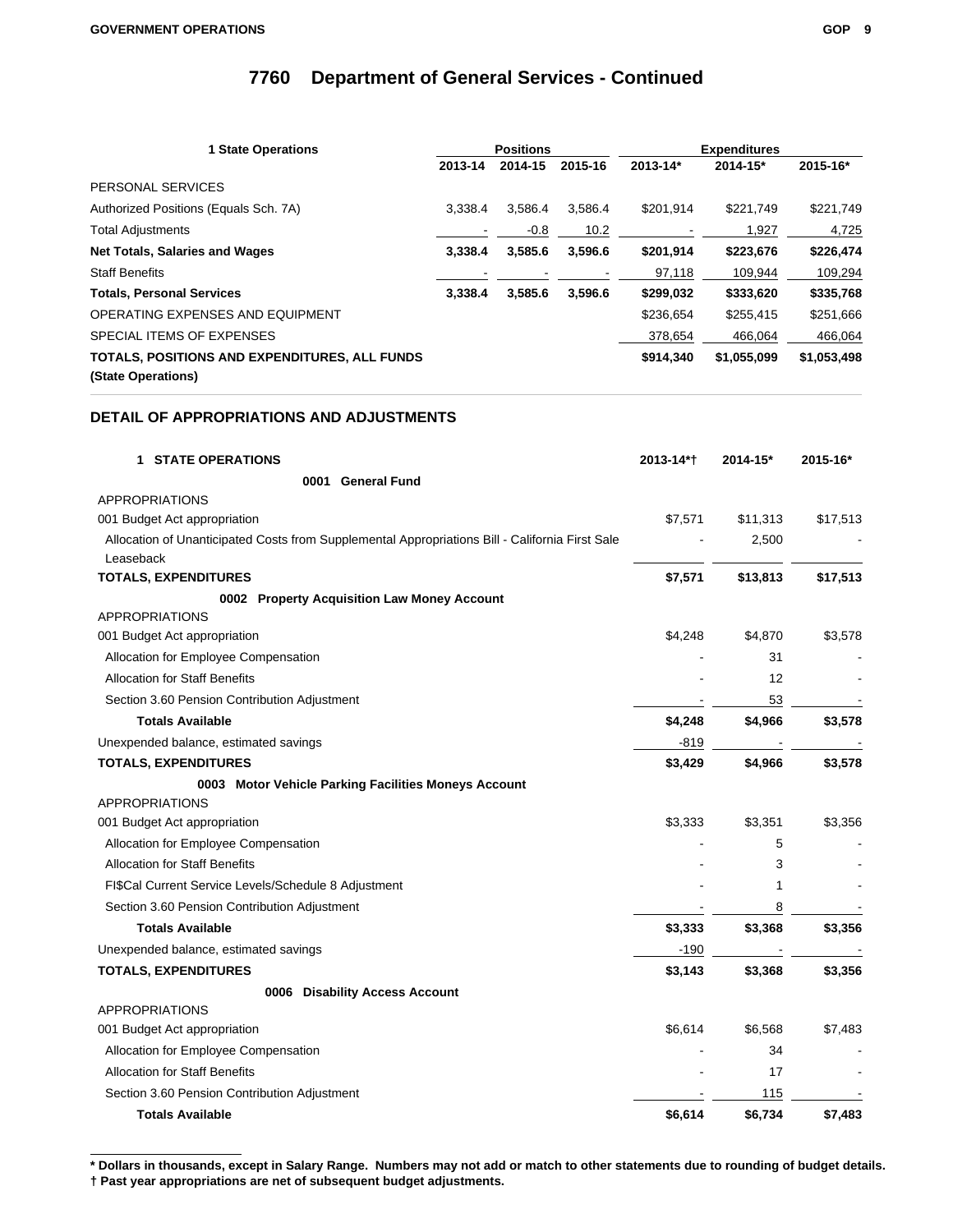| <b>STATE OPERATIONS</b><br>1                                                | 2013-14*† | 2014-15*  | 2015-16*  |
|-----------------------------------------------------------------------------|-----------|-----------|-----------|
| Unexpended balance, estimated savings                                       | -329      |           |           |
| <b>TOTALS, EXPENDITURES</b>                                                 | \$6,285   | \$6,734   | \$7,483   |
| 0026 State Motor Vehicle Insurance Account                                  |           |           |           |
| <b>APPROPRIATIONS</b>                                                       |           |           |           |
| 001 Budget Act appropriation                                                | \$3,047   | \$4,644   | \$3,829   |
| Allocation for Employee Compensation                                        |           | 20        |           |
| <b>Allocation for Staff Benefits</b>                                        |           | 9         |           |
| FI\$Cal Current Service Levels/Schedule 8 Adjustment                        |           | -1        |           |
| Section 3.60 Pension Contribution Adjustment                                |           | 32        |           |
| Government Code Section 16379                                               | 13,824    | 31,200    | 31,200    |
| <b>Totals Available</b>                                                     | \$16,871  | \$35,904  | \$35,029  |
| Unexpended balance, estimated savings                                       | -681      |           |           |
| <b>TOTALS, EXPENDITURES</b>                                                 | \$16,190  | \$35,904  | \$35,029  |
| 0328 Public School Planning, Design, and Construction Review Revolving Fund |           |           |           |
| <b>APPROPRIATIONS</b>                                                       |           |           |           |
| 001 Budget Act appropriation                                                | \$46,726  | \$47,042  | \$51,210  |
| Allocation for Employee Compensation                                        |           | 511       |           |
| <b>Allocation for Staff Benefits</b>                                        |           | 209       |           |
| Section 3.60 Pension Contribution Adjustment                                |           | 770       |           |
| <b>Totals Available</b>                                                     | \$46,726  | \$48,532  | \$51,210  |
| Unexpended balance, estimated savings                                       | $-3,336$  |           |           |
| <b>TOTALS, EXPENDITURES</b>                                                 | \$43,390  | \$48,532  | \$51,210  |
| 0465 Energy Resources Programs Account                                      |           |           |           |
| <b>APPROPRIATIONS</b>                                                       |           |           |           |
| 001 Budget Act appropriation                                                | \$1,715   | \$1,788   | \$1,714   |
| Allocation for Employee Compensation                                        |           | 21        |           |
| <b>Allocation for Staff Benefits</b>                                        |           | 9         |           |
| Section 3.60 Pension Contribution Adjustment                                |           | 27        |           |
| <b>Totals Available</b>                                                     | \$1,715   | \$1,845   | \$1,714   |
| Unexpended balance, estimated savings                                       | -2        |           |           |
| <b>TOTALS, EXPENDITURES</b>                                                 | \$1,713   | \$1,845   | \$1,714   |
| 0602 Architecture Revolving Fund                                            |           |           |           |
| <b>APPROPRIATIONS</b>                                                       |           |           |           |
| 001 Budget Act appropriation                                                | \$41,958  | \$36,665  | \$38,678  |
| Allocation for Employee Compensation                                        |           | 343       |           |
| Allocation for Employee Compensation (Adjustment 2)                         |           | 16        |           |
| <b>Allocation for Staff Benefits</b>                                        |           | 140       |           |
| FI\$Cal Current Service Levels/Schedule 8 Adjustment                        |           | -1        |           |
| Section 3.60 Pension Contribution Adjustment                                |           | 613       |           |
| <b>Totals Available</b>                                                     | \$41,958  | \$37,776  | \$38,678  |
| Unexpended balance, estimated savings                                       | $-6,690$  |           |           |
| <b>TOTALS, EXPENDITURES</b>                                                 | \$35,268  | \$37,776  | \$38,678  |
| 0666 Service Revolving Fund                                                 |           |           |           |
| <b>APPROPRIATIONS</b>                                                       |           |           |           |
| 001 Budget Act appropriation                                                | \$421,923 | \$435,113 | \$441,804 |
| Allocation for Employee Compensation                                        |           | 2,945     |           |
| <b>Allocation for Staff Benefits</b>                                        |           | 1,546     |           |
| Distributed Administration Current Service Levels Adjustment                | $-4,587$  |           |           |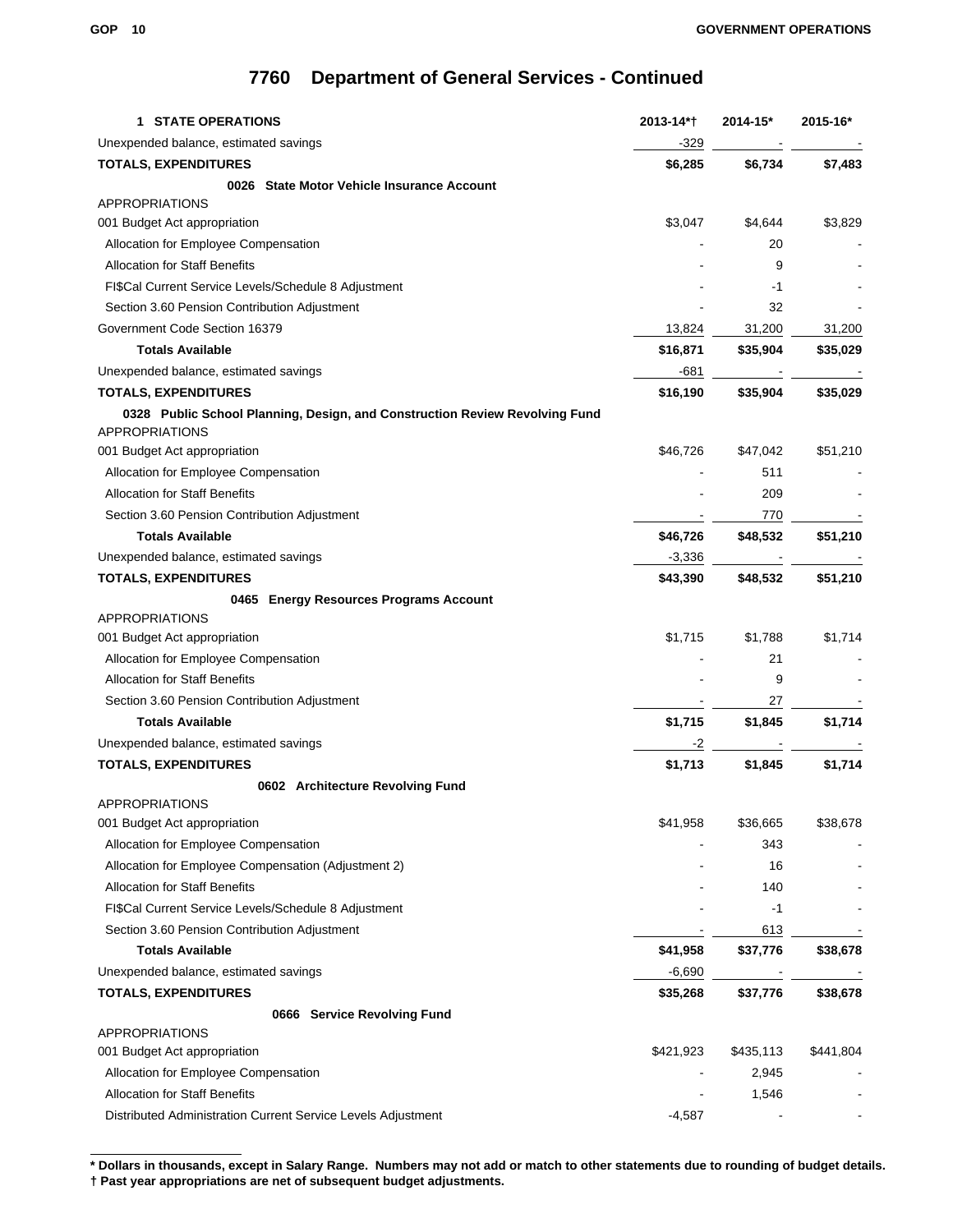| <b>1 STATE OPERATIONS</b>                                                                | 2013-14*† | 2014-15*  | 2015-16*  |
|------------------------------------------------------------------------------------------|-----------|-----------|-----------|
| Office of Administrative Hearings-School Employee Dismissal Hearings, Provision 3        |           | 1,196     |           |
| Past Year Expenditure Adjustment                                                         | 62,565    |           |           |
| Section 3.60 Pension Contribution Adjustment                                             |           | 4,422     |           |
| Section 3.60 Pension Contribution and Employee Compensation Program Overhead Allocations |           | 1         |           |
| 002 Budget Act appropriation                                                             | 171,726   | 174,210   | 170,472   |
| Section 4.30 Lease Revenue Payment Adjustment                                            |           | $-529$    |           |
| 003 Budget Act appropriation                                                             | 12,574    | 12,588    | 12,505    |
| Section 4.30 Lease Revenue Payment Adjustment                                            |           | -93       |           |
| 004 Budget Act appropriation                                                             | 248,979   |           |           |
| <b>Totals Available</b>                                                                  | \$913,180 | \$631,399 | \$624,781 |
| Unexpended balance, estimated savings                                                    | -135,520  |           |           |
| <b>TOTALS, EXPENDITURES</b>                                                              | \$777,660 | \$631,399 | \$624,781 |
| 0739 State School Building Aid Fund                                                      |           |           |           |
| <b>APPROPRIATIONS</b>                                                                    |           |           |           |
| 001 Budget Act appropriation                                                             | \$321     | \$321     | \$409     |
| Allocation for Employee Compensation                                                     |           | 4         |           |
| <b>Allocation for Staff Benefits</b>                                                     |           | 2         |           |
| Section 3.60 Pension Contribution Adjustment                                             |           | 6         |           |
| <b>Totals Available</b>                                                                  | \$321     | \$333     | \$409     |
| Unexpended balance, estimated savings                                                    | -11       |           |           |
| <b>TOTALS, EXPENDITURES</b>                                                              | \$310     | \$333     | \$409     |
| 0956 State School Site Utilization Fund                                                  |           |           |           |
| <b>APPROPRIATIONS</b>                                                                    |           |           |           |
| 001 Budget Act appropriation                                                             |           | \$5,388   | \$2,838   |
| Allocation for Employee Compensation                                                     |           | 27        |           |
| <b>Allocation for Staff Benefits</b>                                                     |           | 11        |           |
| Section 3.60 Pension Contribution Adjustment                                             |           | 41        |           |
| <b>TOTALS, EXPENDITURES</b>                                                              | \$-       | \$5,467   | \$2,838   |
| 0961 State School Deferred Maintenance Fund                                              |           |           |           |
| <b>APPROPRIATIONS</b>                                                                    |           |           |           |
| 001 Budget Act appropriation                                                             | \$82      |           |           |
| <b>Totals Available</b>                                                                  | \$82      | \$-       | \$-       |
| Unexpended balance, estimated savings                                                    | -74       |           |           |
| <b>TOTALS, EXPENDITURES</b>                                                              | \$8       | \$-       | \$-       |
| 0995 Reimbursements                                                                      |           |           |           |
| <b>APPROPRIATIONS</b>                                                                    |           |           |           |
| Reimbursements                                                                           | \$4,587   | \$4,196   | \$4,208   |
| <b>TOTALS, EXPENDITURES</b>                                                              | \$4,587   | \$4,196   | \$4,208   |
| 3082 School Facilities Emergency Repair Account                                          |           |           |           |
| <b>APPROPRIATIONS</b>                                                                    |           |           |           |
| 001 Budget Act appropriation                                                             |           | \$83      | \$83      |
| <b>TOTALS, EXPENDITURES</b>                                                              | \$-       | \$83      | \$83      |
| 3091 Certified Access Specialist Fund                                                    |           |           |           |
| <b>APPROPRIATIONS</b>                                                                    |           |           |           |
| 001 Budget Act appropriation                                                             | \$272     | \$277     | \$294     |
| Allocation for Employee Compensation                                                     |           | 1         |           |
| <b>Allocation for Staff Benefits</b>                                                     |           | 1         |           |
| Section 3.60 Pension Contribution Adjustment                                             |           | 2         |           |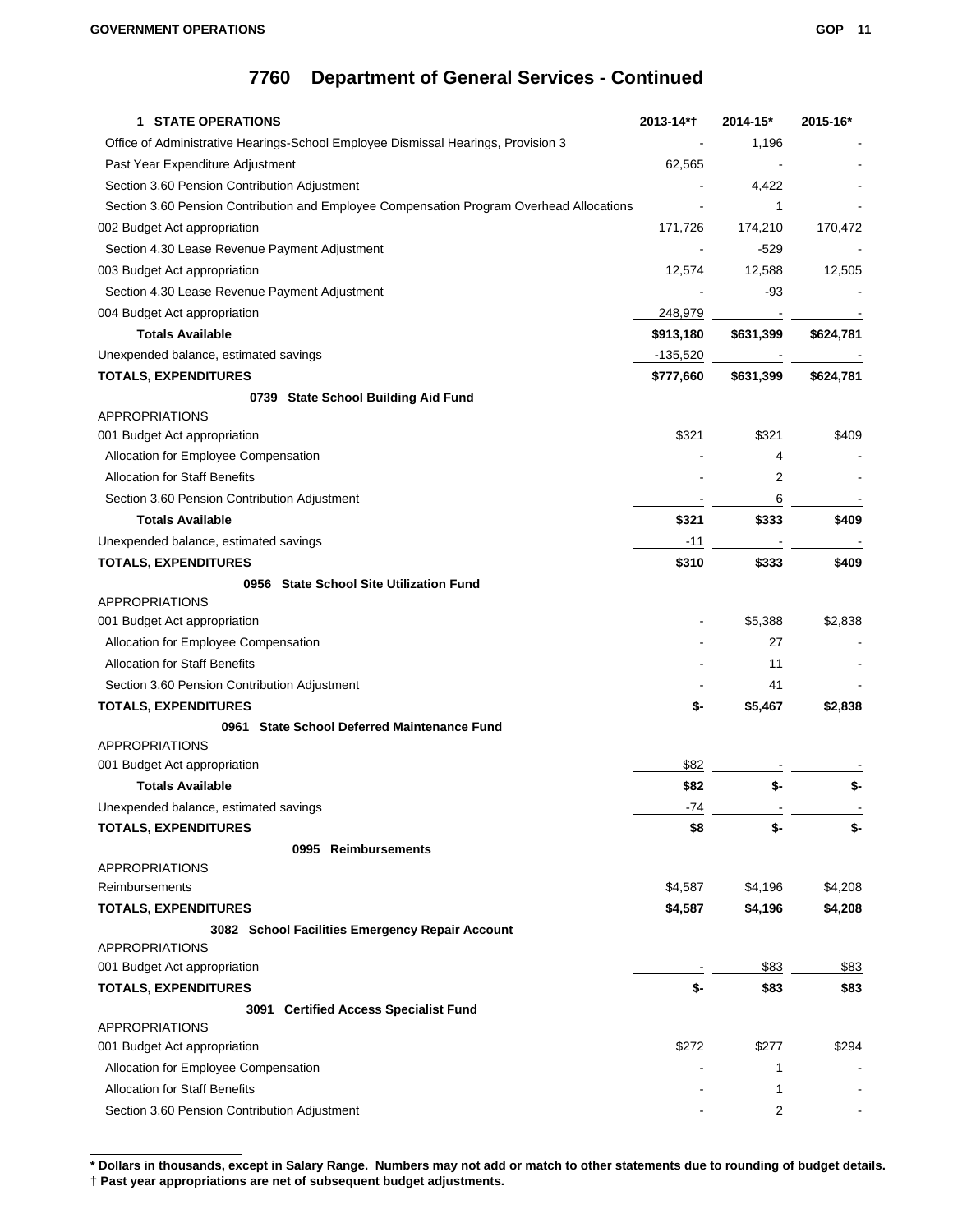| <b>1 STATE OPERATIONS</b>                                                              | 2013-14*† | 2014-15* | 2015-16* |
|----------------------------------------------------------------------------------------|-----------|----------|----------|
| <b>Totals Available</b>                                                                | \$272     | \$281    | \$294    |
| Unexpended balance, estimated savings                                                  | -3        |          |          |
| <b>TOTALS, EXPENDITURES</b>                                                            | \$269     | \$281    | \$294    |
| 3144 Building Standards Administration Special Revolving Fund<br><b>APPROPRIATIONS</b> |           |          |          |
| 001 Budget Act appropriation                                                           | \$692     | \$860    | \$1,178  |
| Allocation for Employee Compensation                                                   |           | 4        |          |
| <b>Allocation for Staff Benefits</b>                                                   |           | 2        |          |
| Section 3.60 Pension Contribution Adjustment                                           |           | 13       |          |
| <b>Totals Available</b>                                                                | \$692     | \$879    | \$1,178  |
| Unexpended balance, estimated savings                                                  | -32       |          |          |
| <b>TOTALS, EXPENDITURES</b>                                                            | \$660     | \$879    | \$1,178  |
| 3245 Disability Access and Education Revolving Fund                                    |           |          |          |
| <b>APPROPRIATIONS</b>                                                                  |           |          |          |
| 001 Budget Act appropriation                                                           | \$615     | \$625    | \$647    |
| Allocation for Employee Compensation                                                   |           | 6        |          |
| <b>Allocation for Staff Benefits</b>                                                   |           | 2        |          |
| FI\$Cal Current Service Levels/Schedule 8 Adjustment                                   |           | -1       |          |
| Section 3.60 Pension Contribution Adjustment                                           |           | 12       |          |
| <b>Totals Available</b>                                                                | \$615     | \$644    | \$647    |
| Unexpended balance, estimated savings                                                  | $-168$    |          |          |
| <b>TOTALS, EXPENDITURES</b>                                                            | \$447     | \$644    | \$647    |
| 6036 2002 State School Facilities Fund                                                 |           |          |          |
| <b>APPROPRIATIONS</b>                                                                  |           |          |          |
| 001 Budget Act appropriation                                                           | \$145     | \$144    | \$147    |
| Allocation for Employee Compensation                                                   |           | 1        |          |
| <b>Allocation for Staff Benefits</b>                                                   |           | 1        |          |
| FI\$Cal Current Service Levels/Schedule 8 Adjustment                                   |           | -1       |          |
| Section 3.60 Pension Contribution Adjustment                                           |           | 2        |          |
| <b>Totals Available</b>                                                                | \$145     | \$147    | \$147    |
| Unexpended balance, estimated savings                                                  | -4        |          |          |
| <b>TOTALS, EXPENDITURES</b>                                                            | \$141     | \$147    | \$147    |
| 6044 2004 State School Facilities Fund<br><b>APPROPRIATIONS</b>                        |           |          |          |
| 001 Budget Act appropriation                                                           | \$3,585   | \$3,586  | \$3,687  |
| Allocation for Employee Compensation                                                   |           | 41       |          |
| <b>Allocation for Staff Benefits</b>                                                   |           | 18       |          |
| Section 3.60 Pension Contribution Adjustment                                           |           | 64       |          |
| <b>Totals Available</b>                                                                | \$3,585   | \$3,709  | \$3,687  |
| Unexpended balance, estimated savings                                                  | $-63$     |          |          |
| <b>TOTALS, EXPENDITURES</b>                                                            | \$3,522   | \$3,709  | \$3,687  |
| 6057 2006 State School Facilities Fund                                                 |           |          |          |
| <b>APPROPRIATIONS</b>                                                                  |           |          |          |
| 001 Budget Act appropriation                                                           | \$9,910   | \$4,571  | \$6,713  |
| Allocation for Employee Compensation                                                   |           | 83       |          |
| <b>Allocation for Staff Benefits</b>                                                   |           | 35       |          |
| Section 3.60 Pension Contribution Adjustment                                           |           | 126      |          |
| <b>Totals Available</b>                                                                | \$9,910   | \$4,815  | \$6,713  |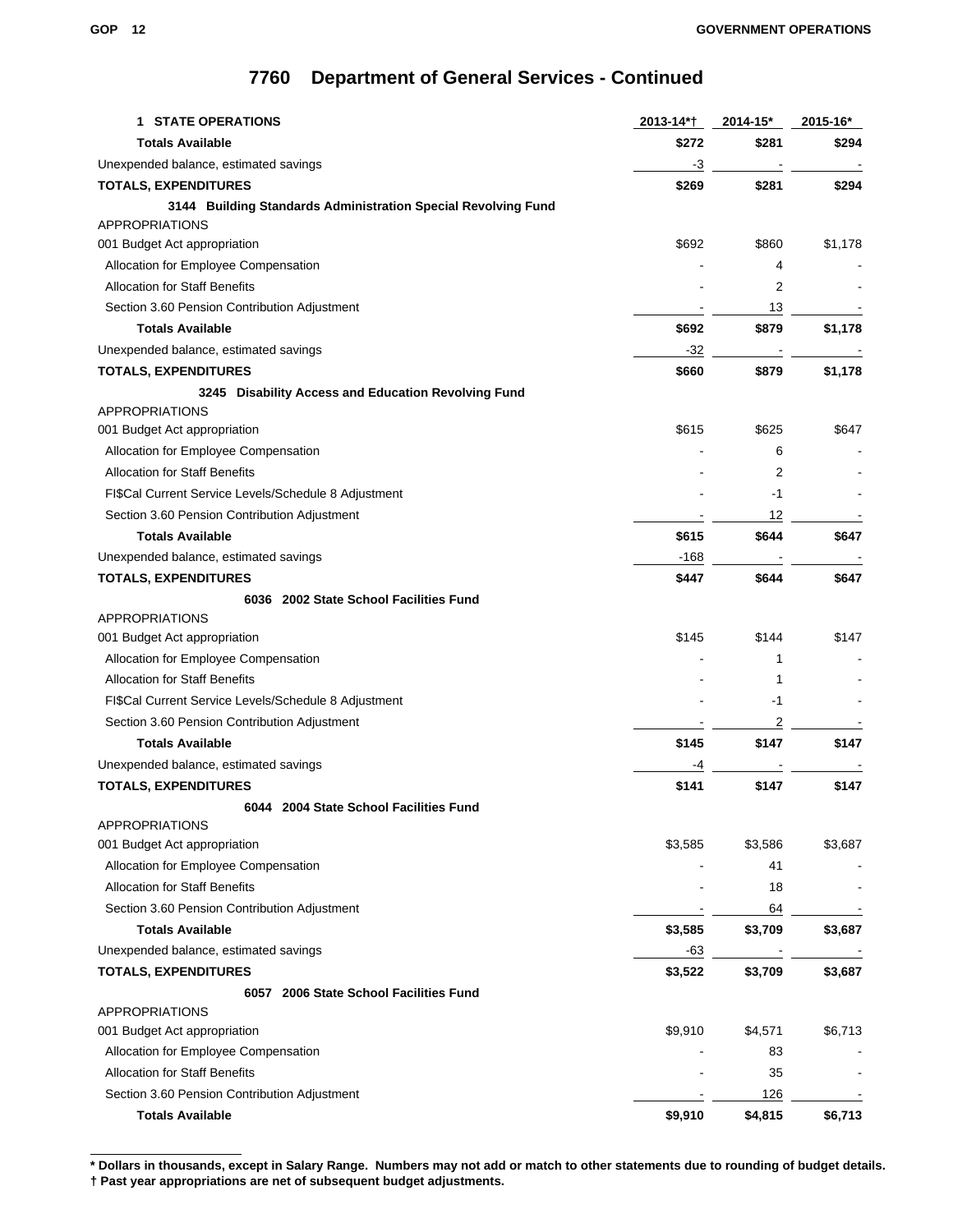| <b>1 STATE OPERATIONS</b>                                                                                                              | 2013-14*†    | $2014 - 15*$ | 2015-16*    |
|----------------------------------------------------------------------------------------------------------------------------------------|--------------|--------------|-------------|
| Unexpended balance, estimated savings                                                                                                  | -163         |              |             |
| <b>TOTALS, EXPENDITURES</b>                                                                                                            | \$9,747      | \$4,815      | \$6,713     |
| 9746 Natural Gas Services Program Fund                                                                                                 |              |              |             |
| <b>APPROPRIATIONS</b>                                                                                                                  |              |              |             |
| 001 Budget Act appropriation                                                                                                           |              | \$1,203      | \$973       |
| Allocation for Employee Compensation                                                                                                   |              | 9            |             |
| <b>Allocation for Staff Benefits</b>                                                                                                   |              | 3            |             |
| Section 3.60 Pension Contribution Adjustment                                                                                           |              | 14           |             |
| Public Contract Code Section 10299.1                                                                                                   |              | 248,979      | 248,979     |
| <b>TOTALS, EXPENDITURES</b>                                                                                                            | \$-          | \$250,208    | \$249,952   |
| <b>Total Expenditures, All Funds, (State Operations)</b>                                                                               | \$914,340    | \$1,055,099  | \$1,053,498 |
|                                                                                                                                        |              |              |             |
| <b>FUND CONDITION STATEMENTS</b>                                                                                                       |              |              |             |
|                                                                                                                                        | $2013 - 14*$ | 2014-15*     | 2015-16*    |
|                                                                                                                                        |              |              |             |
| 0002 Property Acquisition Law Money Account <sup>s</sup>                                                                               |              |              |             |
| <b>BEGINNING BALANCE</b>                                                                                                               | \$1,914      | \$1,448      | \$1,558     |
| <b>Prior Year Adjustments</b>                                                                                                          | 60           |              |             |
| Adjusted Beginning Balance                                                                                                             | \$1,974      | \$1,448      | \$1,558     |
| REVENUES, TRANSFERS, AND OTHER ADJUSTMENTS                                                                                             |              |              |             |
| Revenues:                                                                                                                              |              |              |             |
| 4151500 Miscellaneous Revenue - Use of Property and Money                                                                              | 38           | 3,131        | 1,625       |
| 4152500 Rental of State Property                                                                                                       | 1,891        | 1,948        | 2,006       |
| 4170400 Capital Asset Sales Proceeds                                                                                                   | 2,353        |              |             |
| Transfers and Other Adjustments                                                                                                        |              |              |             |
| Loan Repayment from General Fund (0001) to Property Acquisition Law Money Account<br>(0002) per Item 7760-001-0002, BA of 2013         | 1,345        |              |             |
| Loan Repayment from General Fund (0001) to Property Acquisition Law Money Account                                                      | 993          |              |             |
| (0002) per Item 7760-001-0002, Prov 3, BA of 2013                                                                                      |              |              |             |
| Loan repayment to General Fund (0001) from Property Acquisition Law Money Account<br>(0002) per Item 1760-001-0002, BA of 2013         | $-1,345$     |              |             |
| Loan repayment to General Fund (0001) from Property Acquisition Law Money Account<br>(0002) per Item 1760-001-0002, BA of 2014         |              | $-2,851$     |             |
| Loan repayment to General Fund (0001) from Property Acquisition Law Money Account<br>(0002) per Item 1760-001-0002, Prov 3, BA of 2011 | $-1,363$     |              |             |
| Loan repayment to General Fund (0001) from Property Acquisition Law Money Account<br>(0002)per Item 7760-001-0002, Prov 3, BA of 2013  | $-993$       |              |             |
| Loan Repayment from General Fund (0001) to Property Acquisition Law Money Account<br>(0002) per Item 7760-001-0002, BA of 2014         |              | 2,851        |             |
| Total Revenues, Transfers, and Other Adjustments                                                                                       | \$2,920      | \$5,079      | \$3,631     |
| <b>Total Resources</b>                                                                                                                 | \$4,894      | \$6,527      | \$5,189     |
| EXPENDITURE AND EXPENDITURE ADJUSTMENTS                                                                                                |              |              |             |
| Expenditures:                                                                                                                          |              |              |             |
| 7760 Department of General Services (State Operations)                                                                                 | 3,432        | 4,964        | 3,578       |
| 8880 Financial Information System for California (State Operations)                                                                    | 14           | 4            | 9           |
| Total Expenditures and Expenditure Adjustments                                                                                         | \$3,446      | \$4,968      | \$3,587     |
| <b>FUND BALANCE</b>                                                                                                                    | \$1,448      | \$1,558      | \$1,602     |
| Reserve for economic uncertainties                                                                                                     | 1,448        | 1,558        | 1,602       |
|                                                                                                                                        |              |              |             |
| 0003 Motor Vehicle Parking Facilities Moneys Account <sup>8</sup><br><b>BEGINNING BALANCE</b>                                          | \$1,983      | \$1,581      | \$1,944     |

**<sup>\*</sup> Dollars in thousands, except in Salary Range. Numbers may not add or match to other statements due to rounding of budget details. † Past year appropriations are net of subsequent budget adjustments.**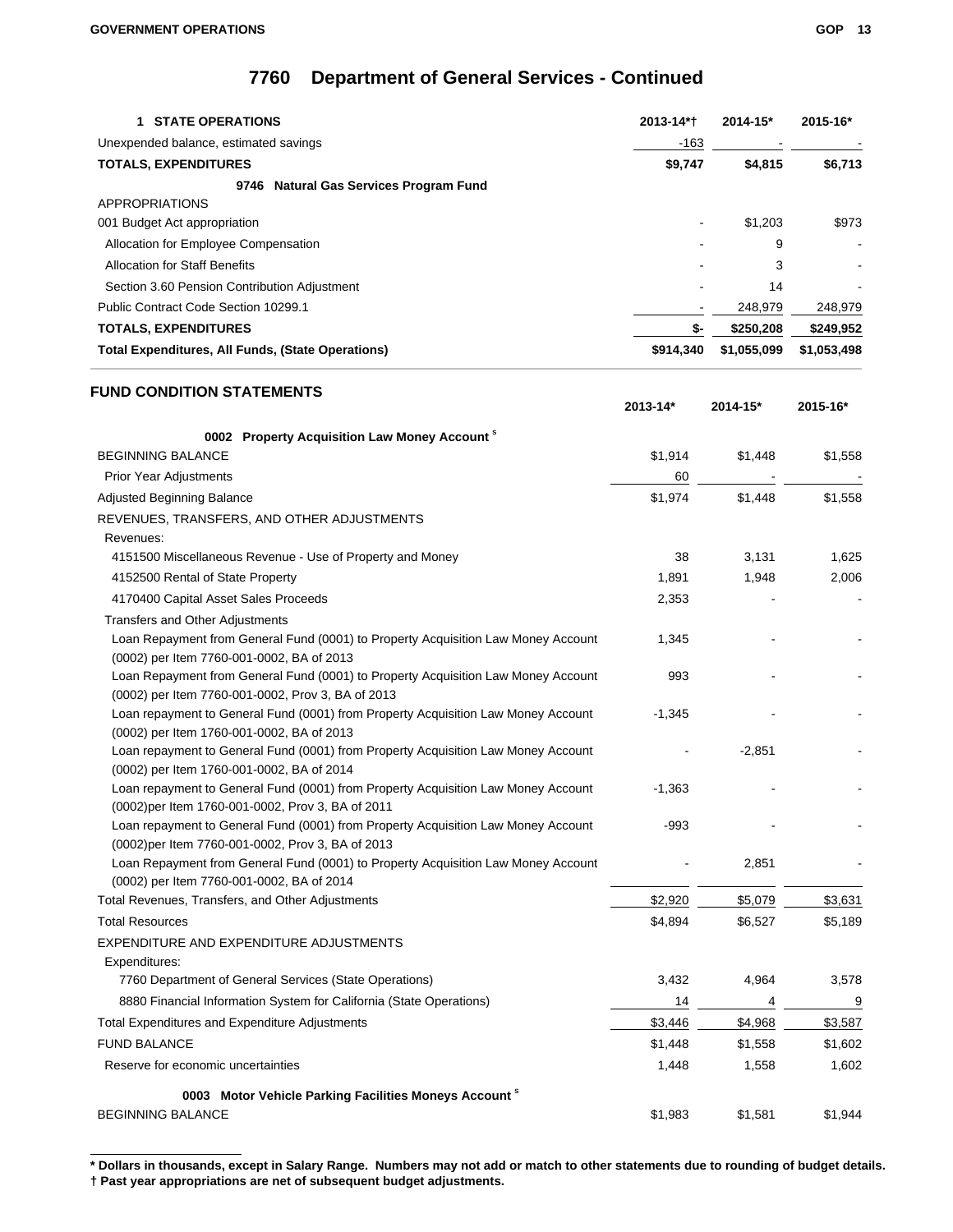|                                                                     | $2013 - 14*$ | 2014-15* | 2015-16* |
|---------------------------------------------------------------------|--------------|----------|----------|
| <b>Prior Year Adjustments</b>                                       | -263         |          |          |
| Adjusted Beginning Balance                                          | \$1,720      | \$1,581  | \$1,944  |
| REVENUES, TRANSFERS, AND OTHER ADJUSTMENTS                          |              |          |          |
| Revenues:                                                           |              |          |          |
| 4144500 Parking Lot Revenues                                        | 3,024        | 3,732    | 3,732    |
| Total Revenues, Transfers, and Other Adjustments                    | \$3,024      | \$3,732  | \$3,732  |
| <b>Total Resources</b>                                              | \$4,744      | \$5,313  | \$5,676  |
| EXPENDITURE AND EXPENDITURE ADJUSTMENTS                             |              |          |          |
| Expenditures:                                                       |              |          |          |
| 7760 Department of General Services (State Operations)              | 3,148        | 3,366    | 3,356    |
| 8880 Financial Information System for California (State Operations) | 15           | 3        | 5        |
| Total Expenditures and Expenditure Adjustments                      | \$3,163      | \$3,369  | \$3,361  |
| <b>FUND BALANCE</b>                                                 | \$1,581      | \$1,944  | \$2,315  |
| Reserve for economic uncertainties                                  | 1,581        | 1,944    | 2,315    |
| 0006 Disability Access Account <sup>8</sup>                         |              |          |          |
| <b>BEGINNING BALANCE</b>                                            | \$2,467      | \$5,250  | \$7,546  |
| <b>Prior Year Adjustments</b>                                       | 60           |          |          |
| <b>Adjusted Beginning Balance</b>                                   | \$2,527      | \$5,250  | \$7,546  |
| REVENUES, TRANSFERS, AND OTHER ADJUSTMENTS                          |              |          |          |
| Revenues:                                                           |              |          |          |
| 4120400 Building Construction Filing Fees (Physically Handicapped)  | 9,035        | 9,035    | 9,035    |
| 4163000 Investment Income - Surplus Money Investments               | 1            | 1        | 1        |
| Total Revenues, Transfers, and Other Adjustments                    | \$9,036      | \$9,036  | \$9,036  |
| <b>Total Resources</b>                                              | \$11,563     | \$14,286 | \$16,582 |
| EXPENDITURE AND EXPENDITURE ADJUSTMENTS                             |              |          |          |
| Expenditures:                                                       |              |          |          |
| 7760 Department of General Services (State Operations)              | 6,283        | 6,733    | 7,483    |
| 8880 Financial Information System for California (State Operations) | 30           | 6        | 12       |
| Total Expenditures and Expenditure Adjustments                      | \$6,313      | \$6,739  | \$7,495  |
| <b>FUND BALANCE</b>                                                 | \$5,250      | \$7,546  | \$9,087  |
| Reserve for economic uncertainties                                  | 5,250        | 7,546    | 9,087    |
| 0026 State Motor Vehicle Insurance Account                          |              |          |          |
| <b>BEGINNING BALANCE</b>                                            | \$28,956     | \$42,276 | \$28,362 |
| <b>Prior Year Adjustments</b>                                       | $-129$       |          |          |
| Adjusted Beginning Balance                                          | \$28,827     | \$42,276 | \$28,362 |
| REVENUES, TRANSFERS, AND OTHER ADJUSTMENTS                          |              |          |          |
| Revenues:                                                           |              |          |          |
| 4172500 Miscellaneous Revenue                                       | 29,762       | 22,020   | 22,000   |
| Total Revenues, Transfers, and Other Adjustments                    | \$29,762     | \$22,020 | \$22,000 |
| <b>Total Resources</b>                                              | \$58,589     | \$64,296 | \$50,362 |
| EXPENDITURE AND EXPENDITURE ADJUSTMENTS                             |              |          |          |
| Expenditures:                                                       |              |          |          |
| 0840 State Controller (State Operations)                            | 1            |          |          |
| 7760 Department of General Services (State Operations)              | 16,192       | 35,905   | 35,029   |
| 8880 Financial Information System for California (State Operations) | 120          | 29       | 65       |
| Total Expenditures and Expenditure Adjustments                      | \$16,314     | \$35,934 | \$35,094 |
| <b>FUND BALANCE</b>                                                 | \$42,276     | \$28,362 | \$15,268 |
| Reserve for economic uncertainties                                  | 42,276       | 28,362   | 15,268   |
|                                                                     |              |          |          |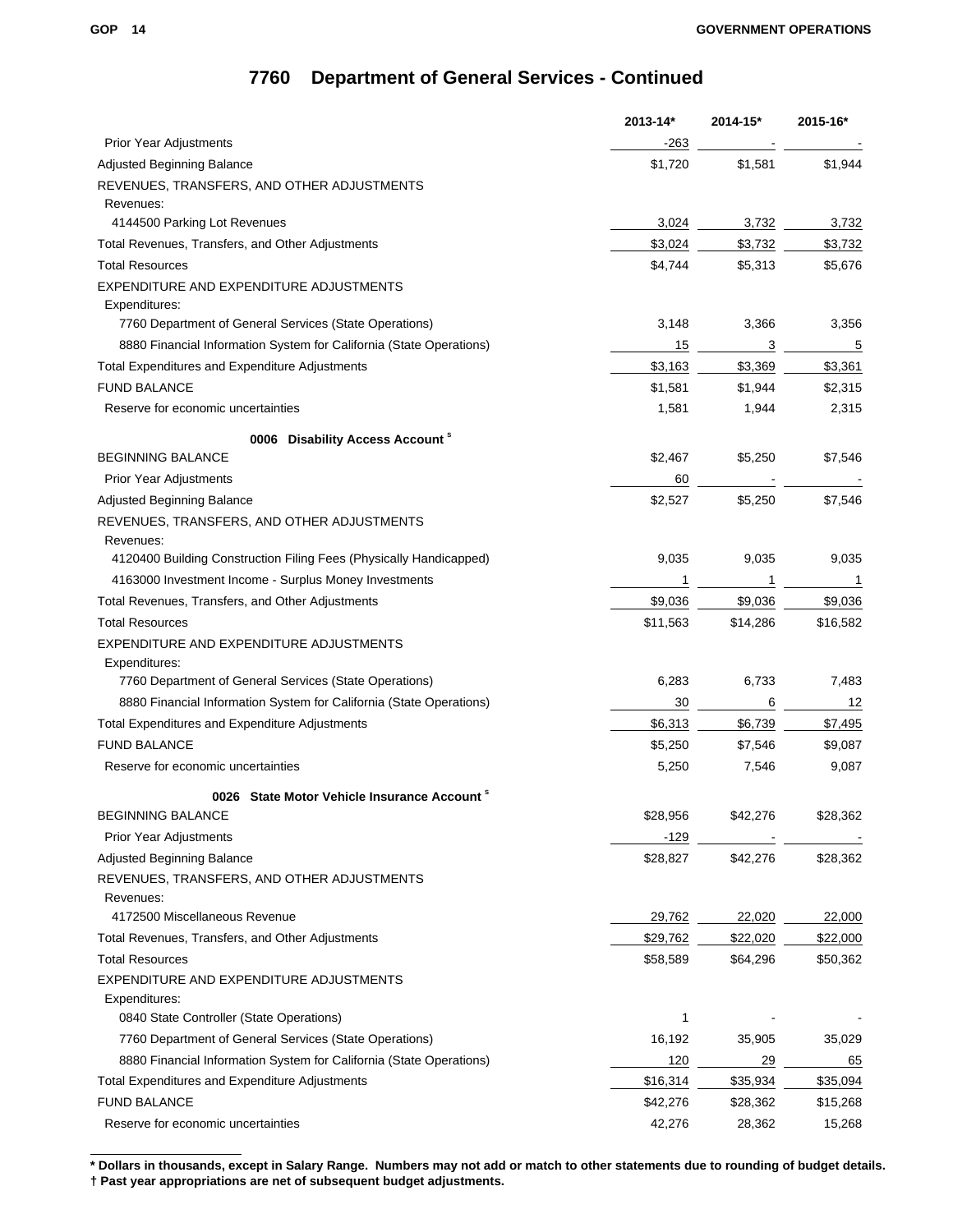|                                                                                          | 2013-14* | 2014-15* | 2015-16*       |
|------------------------------------------------------------------------------------------|----------|----------|----------------|
| 0328 Public School Planning, Design, and Construction Review Revolving Fund <sup>s</sup> |          |          |                |
| <b>BEGINNING BALANCE</b>                                                                 | \$6,269  | \$9,827  | \$21,133       |
| <b>Prior Year Adjustments</b>                                                            | 159      |          |                |
| Adjusted Beginning Balance                                                               | \$6,428  | \$9,827  | \$21,133       |
| REVENUES, TRANSFERS, AND OTHER ADJUSTMENTS                                               |          |          |                |
| Revenues:                                                                                |          |          |                |
| 4130000 Architecture Public Building Fees                                                | 29,808   | 36,955   | 40,280         |
| 4150500 Interest Income - Interfund Loans                                                | 2,152    | 2,870    |                |
| 4163000 Investment Income - Surplus Money Investments                                    | 49       | 49       | 49             |
| 4171400 Escheat - Unclaimed Checks, Warrants, Bonds, and Coupons                         |          | 1        | 1              |
| <b>Transfers and Other Adjustments</b>                                                   |          |          |                |
| Loan Repayment from General Fund (0001) to Public School Planning Design & amp;          | 15,000   |          |                |
| Construction Revolving Fund (0328) per Item 1760-011-0328, BA of 2008                    |          |          |                |
| Loan Repayment from General Fund (0001) to Public School Planning Design &               |          | 20,000   |                |
| Construction Revolving Fund (0328) per Item 1760-011-0328, BA of 2008                    |          |          |                |
| Total Revenues, Transfers, and Other Adjustments                                         | \$47,010 | \$59,875 | \$40,330       |
| <b>Total Resources</b>                                                                   | \$53,438 | \$69,702 | \$61,463       |
| EXPENDITURE AND EXPENDITURE ADJUSTMENTS                                                  |          |          |                |
| Expenditures:                                                                            |          |          |                |
| 0840 State Controller (State Operations)                                                 | 2        |          |                |
| 7760 Department of General Services (State Operations)                                   | 43,391   | 48,532   | 51,210         |
| 8880 Financial Information System for California (State Operations)                      | 218      | 38       | 84             |
| Total Expenditures and Expenditure Adjustments                                           | \$43,611 | \$48,570 | \$51,294       |
| <b>FUND BALANCE</b>                                                                      | \$9,827  | \$21,133 | \$10,169       |
| Reserve for economic uncertainties                                                       | 9,827    | 21,133   | 10,169         |
| 3091 Certified Access Specialist Fund <sup>8</sup>                                       |          |          |                |
| <b>BEGINNING BALANCE</b>                                                                 | \$945    | \$1,251  | \$1,415        |
| <b>Prior Year Adjustments</b>                                                            | 10       |          |                |
| Adjusted Beginning Balance                                                               | \$955    | \$1,251  | \$1,415        |
| REVENUES, TRANSFERS, AND OTHER ADJUSTMENTS                                               |          |          |                |
| Revenues:                                                                                |          |          |                |
| 4126400 Processing Fee                                                                   | 496      | 372      | 372            |
| 4129400 Other Regulatory Licenses and Permits                                            | 39       | 39       | 39             |
| 4140000 Document Sales                                                                   | 34       | 34       | $\frac{34}{5}$ |
| Total Revenues, Transfers, and Other Adjustments                                         | \$569    | \$445    | \$445          |
| <b>Total Resources</b>                                                                   | \$1,524  | \$1,696  | \$1,860        |
| EXPENDITURE AND EXPENDITURE ADJUSTMENTS                                                  |          |          |                |
| Expenditures:                                                                            |          |          |                |
| 7760 Department of General Services (State Operations)                                   | 272      | 281      | 294            |
| 8880 Financial Information System for California (State Operations)                      | 1        |          | 1              |
| Total Expenditures and Expenditure Adjustments                                           | \$273    | \$281    | \$295          |
| <b>FUND BALANCE</b>                                                                      | \$1,251  | \$1,415  | \$1,565        |
| Reserve for economic uncertainties                                                       | 1,251    | 1,415    | 1,565          |
| 3144 Building Standards Administration Special Revolving Fund <sup>8</sup>               |          |          |                |
| <b>BEGINNING BALANCE</b>                                                                 | \$2,198  | \$2,844  | \$2,978        |
| <b>Prior Year Adjustments</b>                                                            | -6       |          |                |
| Adjusted Beginning Balance                                                               | \$2,192  | \$2,844  | \$2,978        |
| <b>DEVENHES TRANSFERS AND OTHER ADJISTMENTS</b>                                          |          |          |                |

REVENUES, TRANSFERS, AND OTHER ADJUSTMENTS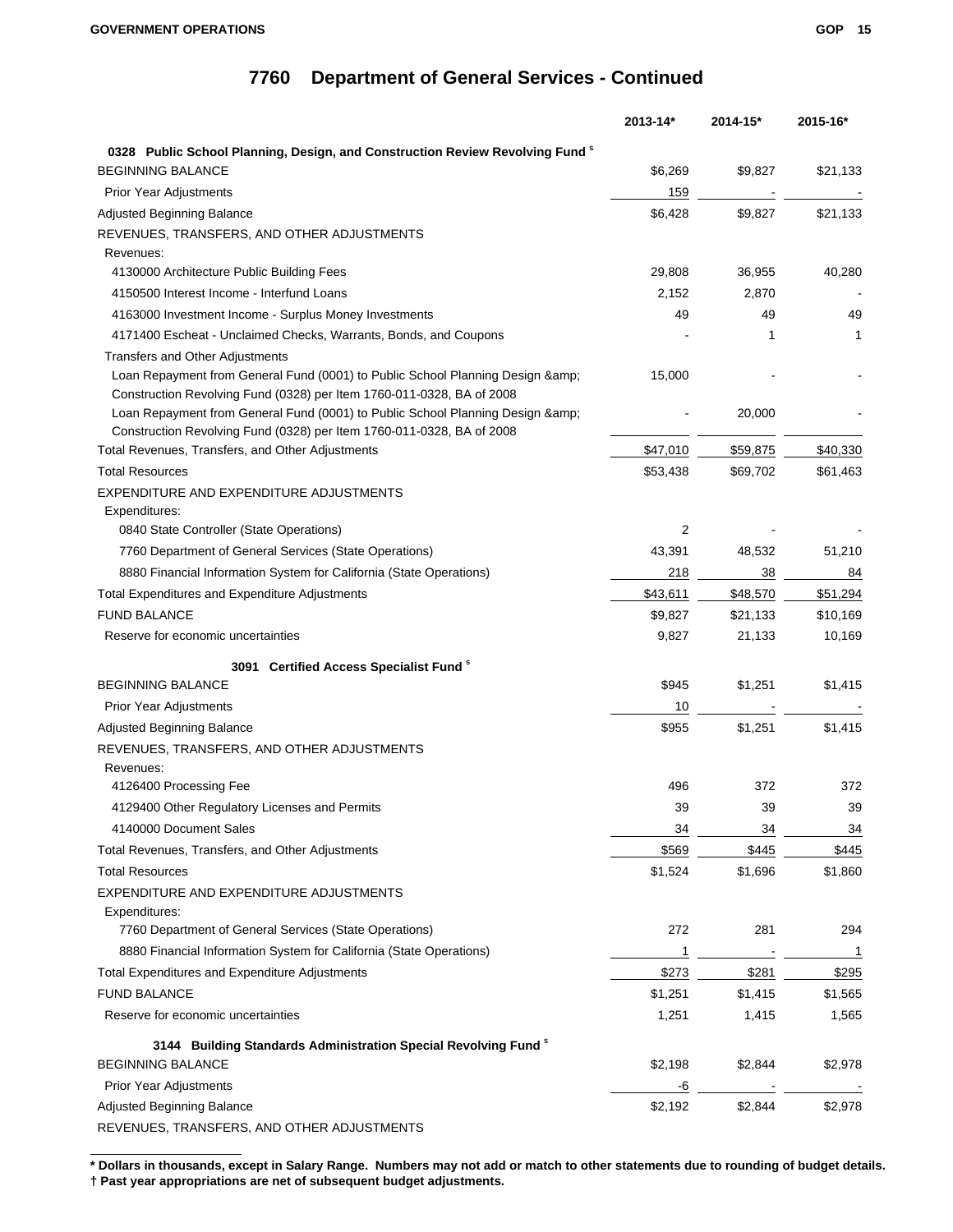|                                                                         | 2013-14* | 2014-15* | 2015-16* |
|-------------------------------------------------------------------------|----------|----------|----------|
| Revenues:                                                               |          |          |          |
| 4135000 Local Agencies - Miscellaneous Revenue                          | 2,057    | 2,064    | 2,100    |
| Total Revenues, Transfers, and Other Adjustments                        | \$2,057  | \$2,064  | \$2,100  |
| <b>Total Resources</b>                                                  | \$4,249  | \$4,908  | \$5,078  |
| EXPENDITURE AND EXPENDITURE ADJUSTMENTS                                 |          |          |          |
| Expenditures:                                                           |          |          |          |
| 2240 Department of Housing and Community Development (State Operations) | 647      | 642      | 1,063    |
| 3540 Department of Forestry and Fire Protection (State Operations)      | 90       | 408      | 159      |
| 7760 Department of General Services (State Operations)                  | 661      | 879      | 1,178    |
| 8880 Financial Information System for California (State Operations)     | 6        | 1        | 3        |
| <b>Total Expenditures and Expenditure Adjustments</b>                   | \$1,405  | \$1,930  | \$2,403  |
| <b>FUND BALANCE</b>                                                     | \$2,844  | \$2,978  | \$2,674  |
| Reserve for economic uncertainties                                      | 2,844    | 2,978    | 2,674    |
| 3245 Disability Access and Education Revolving Fund <sup>8</sup>        |          |          |          |
| <b>BEGINNING BALANCE</b>                                                | \$158    | \$321    | \$292    |
| <b>Prior Year Adjustments</b>                                           | $-2$     |          |          |
| <b>Adjusted Beginning Balance</b>                                       | \$156    | \$321    | \$292    |
| REVENUES, TRANSFERS, AND OTHER ADJUSTMENTS<br>Revenues:                 |          |          |          |
| 4129400 Other Regulatory Licenses and Permits                           | 616      | 616      | 616      |
| Total Revenues, Transfers, and Other Adjustments                        | \$616    | \$616    | \$616    |
| <b>Total Resources</b>                                                  | \$772    | \$937    | \$908    |
| EXPENDITURE AND EXPENDITURE ADJUSTMENTS<br>Expenditures:                |          |          |          |
| 7760 Department of General Services (State Operations)                  | 451      | 645      | 647      |
| Total Expenditures and Expenditure Adjustments                          | \$451    | \$645    | \$647    |
| <b>FUND BALANCE</b>                                                     | \$321    | \$292    | \$261    |
| Reserve for economic uncertainties                                      | 321      | 292      | 261      |

### **CHANGES IN AUTHORIZED POSITIONS**

|                                                                                                       | <b>Positions</b> |                |         |           | <b>Expenditures</b> |           |
|-------------------------------------------------------------------------------------------------------|------------------|----------------|---------|-----------|---------------------|-----------|
|                                                                                                       | 2013-14          | 2014-15        | 2015-16 | 2013-14*  | 2014-15*            | 2015-16*  |
| <b>Totals, Authorized Positions</b>                                                                   | 3,338.4          | 3,586.4        | 3,586.4 | \$201,914 | \$221,749           | \$221,749 |
| <b>Salary and Other Adjustments</b>                                                                   | ۰                | $-0.8$         | $-10.8$ |           | 1,927               | 3,046     |
| <b>Workload and Administrative Adjustments</b>                                                        |                  |                |         |           |                     |           |
| <b>Chaptered Legislation: School Employee</b><br>Dismissal Hearings (Chapter 55, Statutes of<br>2014) |                  |                |         |           |                     |           |
| Administrative Law Judge II Spec                                                                      |                  | $\blacksquare$ | 8.0     |           |                     | 852       |
| Assoc Govtl Program Analyst                                                                           |                  | $\blacksquare$ | 1.0     |           | ۰                   | 61        |
| Legal Support Supvr I                                                                                 |                  | $\blacksquare$ | 1.0     |           | $\blacksquare$      | 48        |
| Sr Legal Typist                                                                                       |                  | $\blacksquare$ | 3.0     |           | ۰                   | 114       |
| <b>High Speed Rail Project-Permanently Establish</b><br><b>Positions</b>                              |                  |                |         |           |                     |           |
| Atty III                                                                                              |                  | $\blacksquare$ | 1.0     |           | ۰.                  | 107       |
| Sr Real Estate Officer (Spec)                                                                         |                  | $\blacksquare$ | 3.0     |           | ۰                   | 225       |
| Supvng Real Estate Officer                                                                            |                  |                | 1.0     |           | ٠                   | 89        |
| <b>Statewide Disability Access and Education</b><br>Program                                           |                  |                |         |           |                     |           |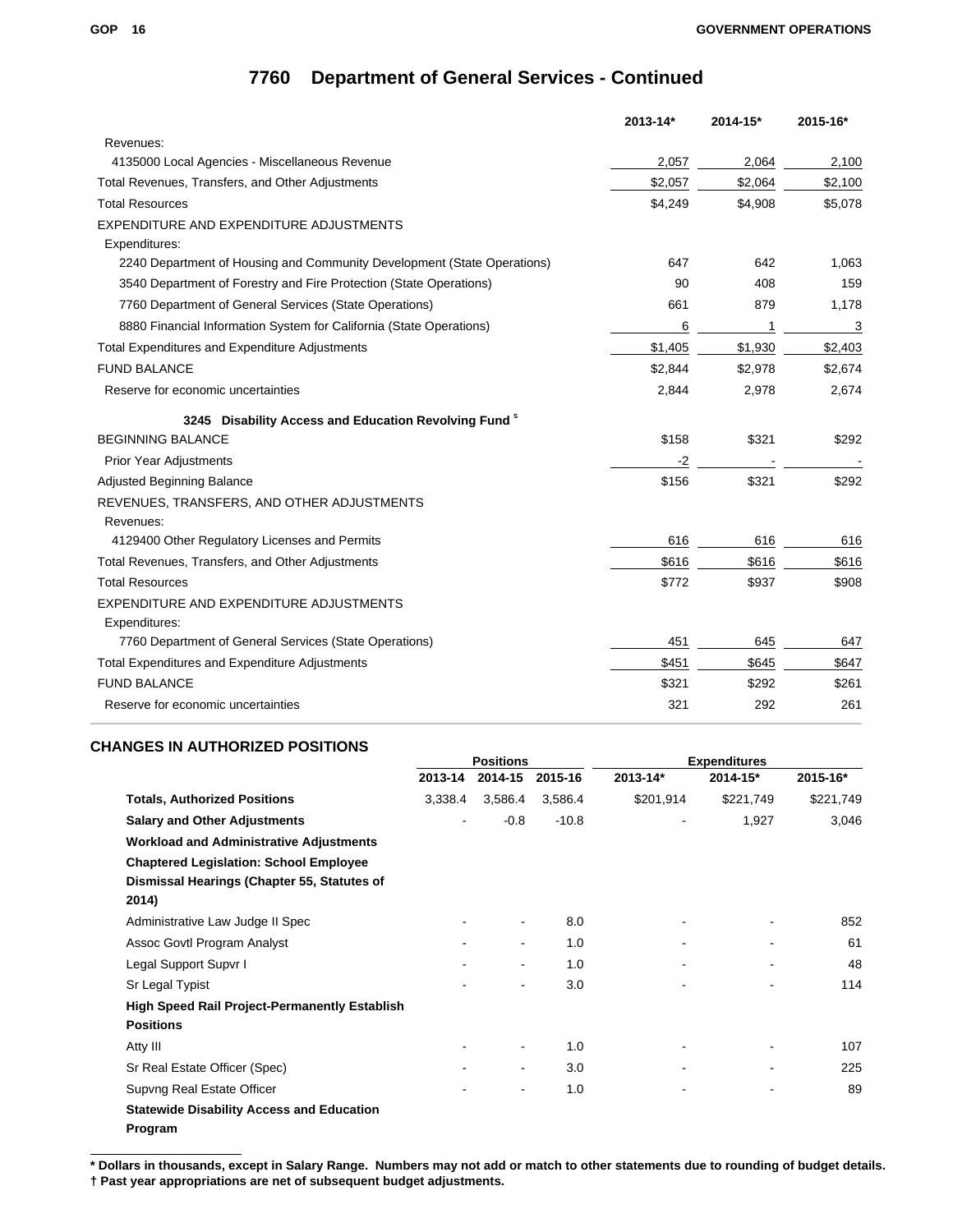|                                     | <b>Positions</b> |                |                   | <b>Expenditures</b> |           |           |
|-------------------------------------|------------------|----------------|-------------------|---------------------|-----------|-----------|
|                                     | 2013-14          | 2014-15        | 2015-16           | 2013-14*            | 2014-15*  | 2015-16*  |
| Assoc Govtl Program Analyst         | ٠                | $\blacksquare$ | 1.0               |                     | -         | 61        |
| <b>Statewide Travel Program</b>     |                  |                |                   |                     |           |           |
| Assoc Govtl Program Analyst         |                  | ۰              | 2.0               |                     |           | 122       |
| TOTALS, WORKLOAD AND ADMINISTRATIVE |                  | $\blacksquare$ | 21.0              | \$-                 | \$-       | \$1,679   |
| <b>ADJUSTMENTS</b>                  |                  |                |                   |                     |           |           |
| <b>Totals, Adjustments</b>          |                  | $-0.8$         | 10.2 <sub>1</sub> | \$-                 | \$1,927   | \$4,725   |
| <b>TOTALS, SALARIES AND WAGES</b>   | 3.338.4          | 3.585.6        | 3.596.6           | \$201.914           | \$223,676 | \$226,474 |

### **INFRASTRUCTURE OVERVIEW**

As of July 1, 2014, the Department of General Services (DGS) is responsible for managing approximately 39 million square feet (sf) of all types of space that supports a variety of state programs and functions. Of this amount, approximately 19.4 million sf is attributable to DGS-managed state-owned office, warehouse, storage, and other space; and 19.6 million sf to DGS-managed leases. DGS has control and jurisdiction over 58 office buildings totaling 16.6 million sf (including the State Capitol), as well as 22 other buildings totaling 2.8 million sf including warehouses, storage, the Central Heating and Cooling Plant, the State Printing Plant, three state-owned, stand-alone parking structures in Sacramento, and the State Records Warehouse. DGS also has jurisdiction over retail and residential properties in downtown Sacramento that are directly managed by the Capitol Area Development Authority.

|                | <b>SUMMARY OF PROJECTS</b>                                         |              |              |              |          |
|----------------|--------------------------------------------------------------------|--------------|--------------|--------------|----------|
|                | <b>State Building Program</b><br><b>Expenditures</b>               | 2013-14*     | $2014 - 15*$ |              | 2015-16* |
| 6340           | <b>CAPITAL OUTLAY</b>                                              |              |              |              |          |
|                | <b>Projects</b>                                                    |              |              |              |          |
| 0000669        | Sacramento Long-Range Planning                                     |              |              | $2,500^{Sg}$ |          |
| 0000737        | 50.99.428 CDCR: Corona CIW Walker Clinic EQ Structual Retrofit     | $3,832^{Cn}$ |              |              |          |
|                | <b>Totals, Projects</b>                                            | \$3,832      |              | \$2,500      | \$-      |
|                | TOTALS, EXPENDITURES, ALL PROJECTS                                 | \$3,832      |              | \$2,500      | \$-      |
| <b>FUNDING</b> |                                                                    |              | $2013 - 14*$ | 2014-15*     | 2015-16* |
| 0001           | General Fund                                                       |              | \$-          | \$2,500      | \$-      |
| 0768           | Earthquake Safety and Public Buildings Rehabilitation Fund of 1990 |              | 3,832        |              |          |
|                | TOTALS, EXPENDITURES, ALL FUNDS                                    |              | \$3,832      | \$2,500      | \$-      |

### **DETAIL OF APPROPRIATIONS AND ADJUSTMENTS**

| 3 CAPITAL OUTLAY                                                                          | 2013-14*† | $2014 - 15^*$ | 2015-16* |
|-------------------------------------------------------------------------------------------|-----------|---------------|----------|
| <b>General Fund</b><br>0001                                                               |           |               |          |
| <b>APPROPRIATIONS</b>                                                                     |           |               |          |
| 301 Budget Act appropriation                                                              |           | \$2,500       |          |
| <b>TOTALS, EXPENDITURES</b>                                                               | \$-       | \$2,500       | \$-      |
| 0768 Earthquake Safety and Public Buildings Rehabilitation Fund of 1990                   |           |               |          |
| Prior Year Balances Available:                                                            |           |               |          |
| Item 1760-301-0768, Budget Act of 2010, as reappropriated by Item 1760-490, Budget Act of | 5,452     |               |          |
| 2011                                                                                      |           |               |          |
| <b>Totals Available</b>                                                                   | \$5,452   | \$-           | \$-      |
| Unexpended balance, estimated savings                                                     | $-1,620$  |               |          |
| <b>TOTALS, EXPENDITURES</b>                                                               | \$3,832   | \$-           | \$-      |
| Total Expenditures, All Funds, (Capital Outlay)                                           | \$3,832   | \$2,500       | \$0      |

**<sup>\*</sup> Dollars in thousands, except in Salary Range. Numbers may not add or match to other statements due to rounding of budget details. † Past year appropriations are net of subsequent budget adjustments.**